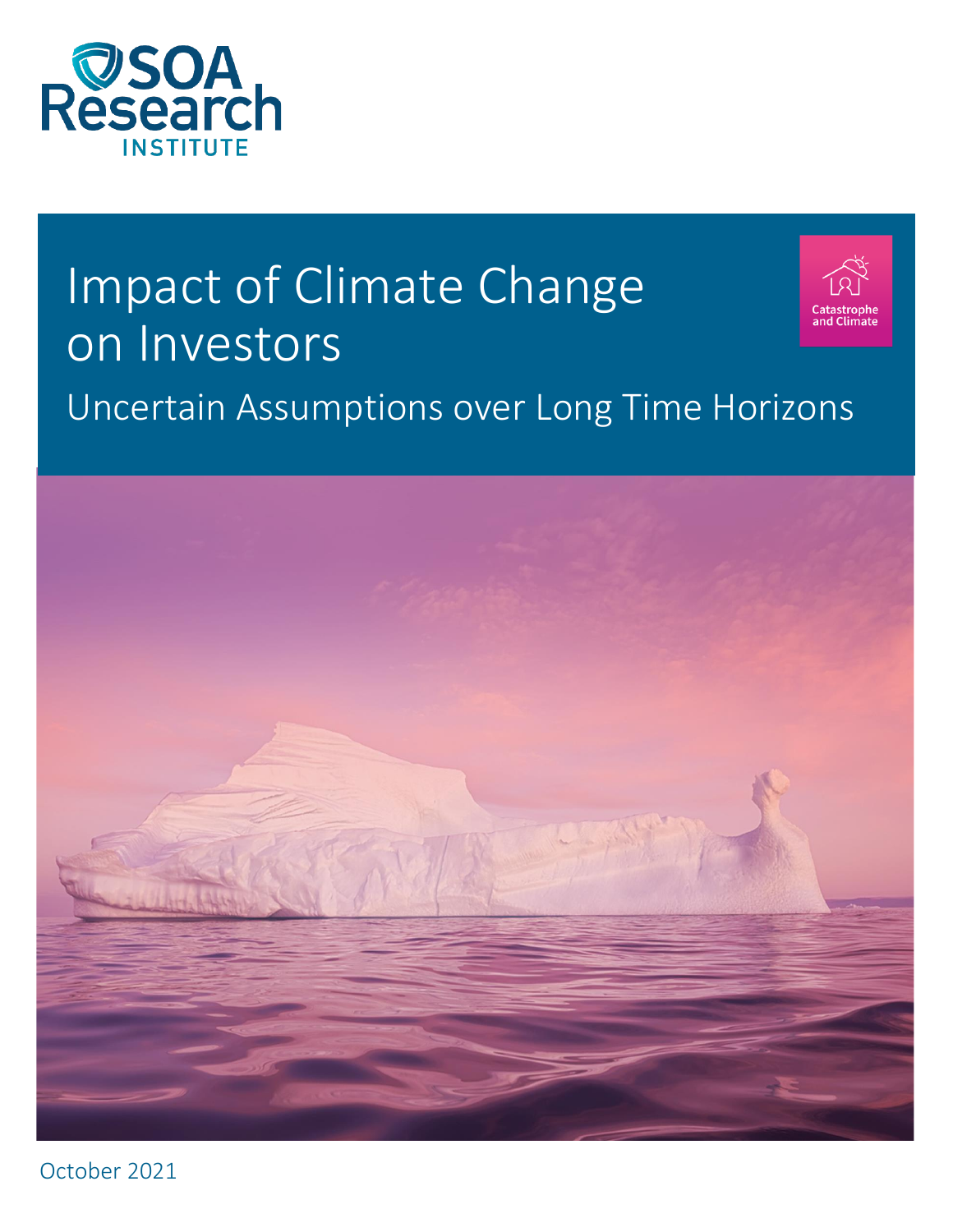

## Impact of Climate Change on Investors

Uncertain Assumptions over Long Time Horizons

**AUTHOR** Max J. Rudolph, FSA, CFA, CERA, MAAA Principal Rudolph Financial Consulting, LLC

**SPONSOR** Catastrophe and Climate Strategic Research Program Steering Committee



Give us your feedback!<br>Take a short survey on this report.

**Click Here** 



#### Caveat and Disclaimer

The opinions expressed and conclusions reached by the authors are their own and do not represent any official position or opinion of the Society of Actuaries Research Institute, the Society of Actuaries or its members. The Society of Actuaries Research Institute makes no representation or warranty to the accuracy of the information.

Copyright © 2021 by the Society of Actuaries Research Institute. All rights reserved.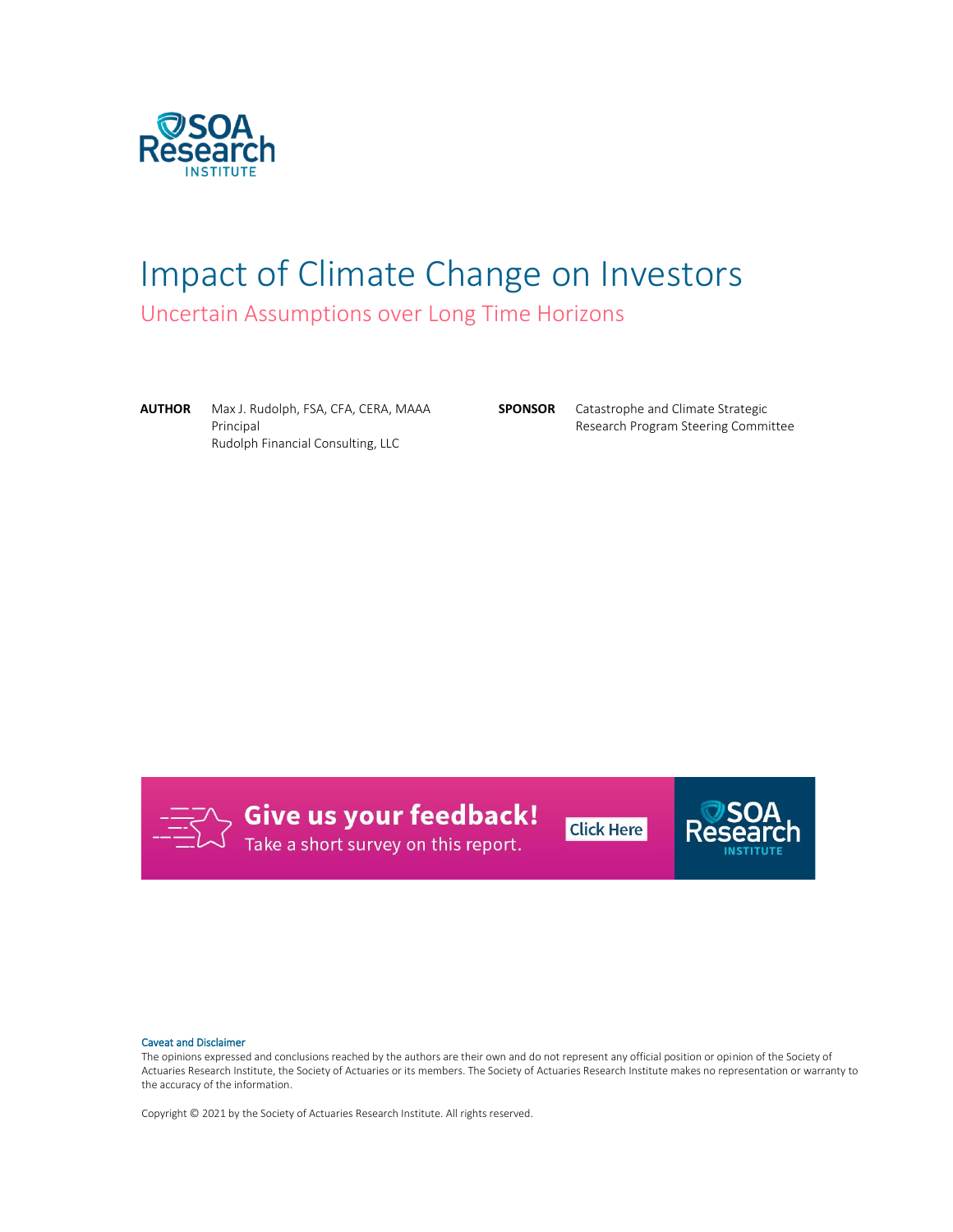## **CONTENTS**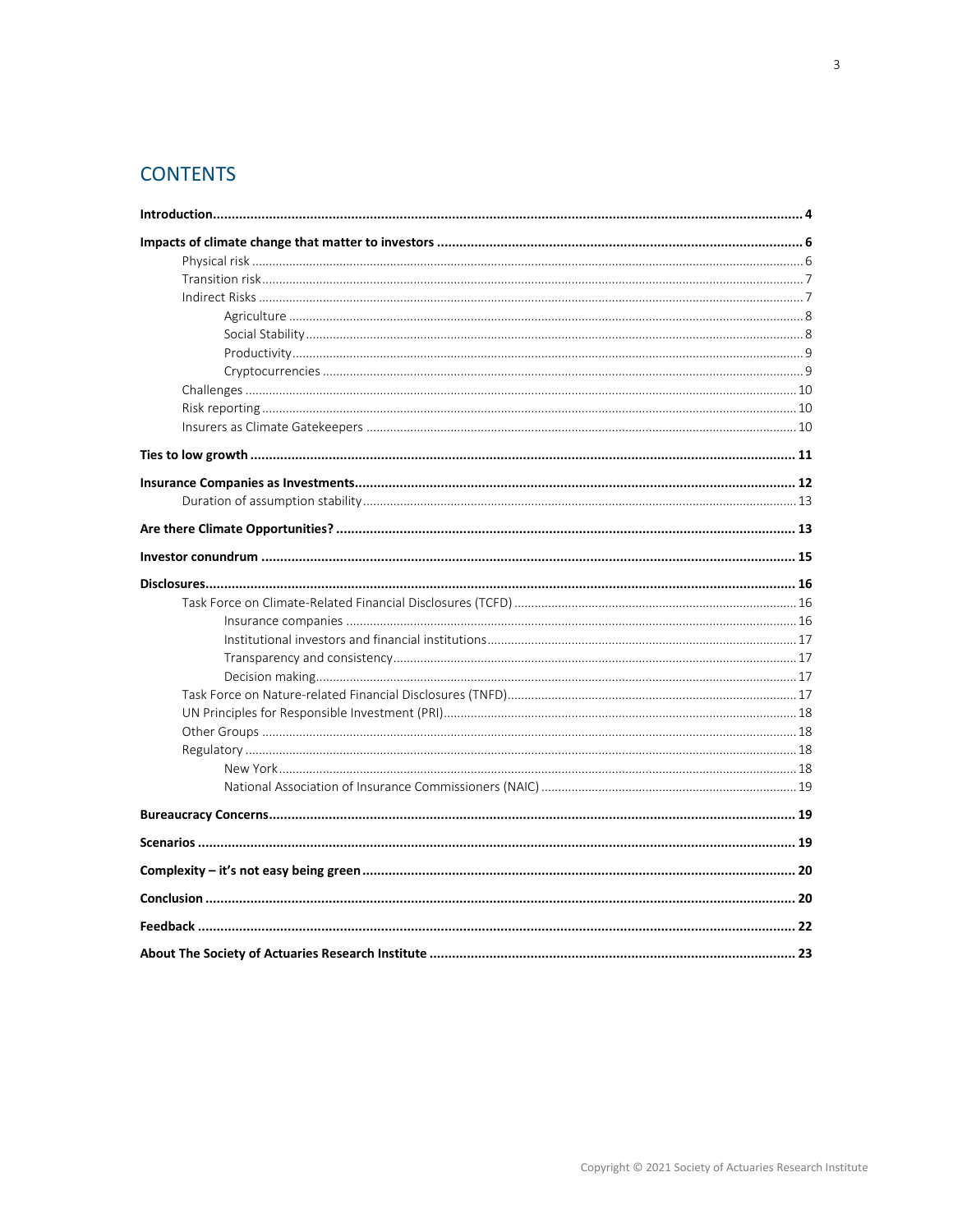# Impact of Climate Change on Investors

<span id="page-3-0"></span>Uncertain Assumptions over Long Time Horizons

## Introduction

The earth's ecosystem appears to be leaving the 10,000-year Holocene epoch that featured a stable environment. For homo sapiens, this stability encouraged a move from hunter/gatherer to farming and urban lifestyles. The new period showcases climate risk, resulting in higher temperatures and more extreme weather. These conditions lead to greater exposures to properties and economies when events like hurricanes and wildfires occur. Financial losses (rarely gains) occur based on extreme weather events becoming more common and a buildup of these influences over time (e.g., temperature increases, sea level rise). This creates stress on the global economy, slowing and potentially leading to negative economic growth.

If the Paris conference pledges were kept, global temperatures could be held to a 2.7°C rise from pre-industrial baseline by 2100, only 0.2 $^{\circ}$ C better than the level achieved from policies currently in place.<sup>1</sup> They were already higher by 1.2°C in 2020, with model uncertainty due to complex interactions and feedback loops. The impacts as temperatures rise aren't expected to be linear but that they will rise more steeply with each increment.<sup>2</sup> Differences in temperature will occur regionally, by latitude, by vertical height, by time of day (lowest night temperature may be more important than highest day time temperature) and duration of heatwaves (multiple days). It will be hard to reverse the momentum caused by greenhouse gas (GHG) emissions, with ramifications for level and rate of change to temperature, ocean acidification, soil moisture, humidity and deglaciation. Some areas will reach levels of heat and humidity that discourage humans from living there. Others will see increasingly dry conditions. Agriculture stresses are likely to increase food insecurity and crop uncertainty. The changes are quicker than nature can react to without disruption. Biodiversity is an important component of climate change. Plants, animals, fish and insects can only adapt so quickly, raising concerns about their future in a fast-changing environment. But what about *our* future? What is our plan when pollinators emerge at a different time than plants are anticipating their appearance?

Robert Malthus and Benjamin Franklin long ago noted the interaction between population and food security, noting that population would ultimately be limited by food production.<sup>3</sup> As the number of extreme weather events accelerates, agricultural methods are constrained based on impact to climate and the natural environment, and fertility rates drop it is not a certainty that world population will reach its projected 11 billion by 2100.<sup>4</sup>

Reducing greenhouse gases in the United States will be difficult, but paths toward reduction have been presented for transportation, electricity, industry, commercial and residential. One of the big challenges will likely be agriculture. One farming component is nitrous oxide, a by-product of fertilizer, 300 times more powerful as a GHG than carbon dioxide.<sup>5</sup> It also depletes the ozone layer, which protects us from ultraviolet radiation.

<sup>2</sup> Lynas, Mark. *Six Degrees: Our future on a hotter planet.* National Geographic Society. 2008.

<sup>1</sup> This paragraph is based generally on an article in The Economist. *Briefing, the three-degree world: Burning down the house.* The Economist. July 24, 2021. <https://www.economist.com/briefing/2021/07/24/three-degrees-of-global-warming-is-quite-plausible-and-truly-disastrous>

<sup>3</sup> Rudolph, Max J. *Was Malthus right, but early?* Society of Actuaries Environmental Sustainability Call for Essays. 2017.

<https://www.soa.org/research/opportunities/environmental-essays.pdf>

<sup>4</sup> UN population projectio[n https://population.un.org/wpp/Graphs/DemographicProfiles/Line/900](https://population.un.org/wpp/Graphs/DemographicProfiles/Line/900)

<sup>5</sup> Shankman, Sabrina. *What is Nitrous Oxide and why is it a Climate Threat?* Inside Climate News. September 11, 2019.

<https://insideclimatenews.org/news/11092019/nitrous-oxide-climate-pollutant-explainer-greenhouse-gas-agriculture-livestock/>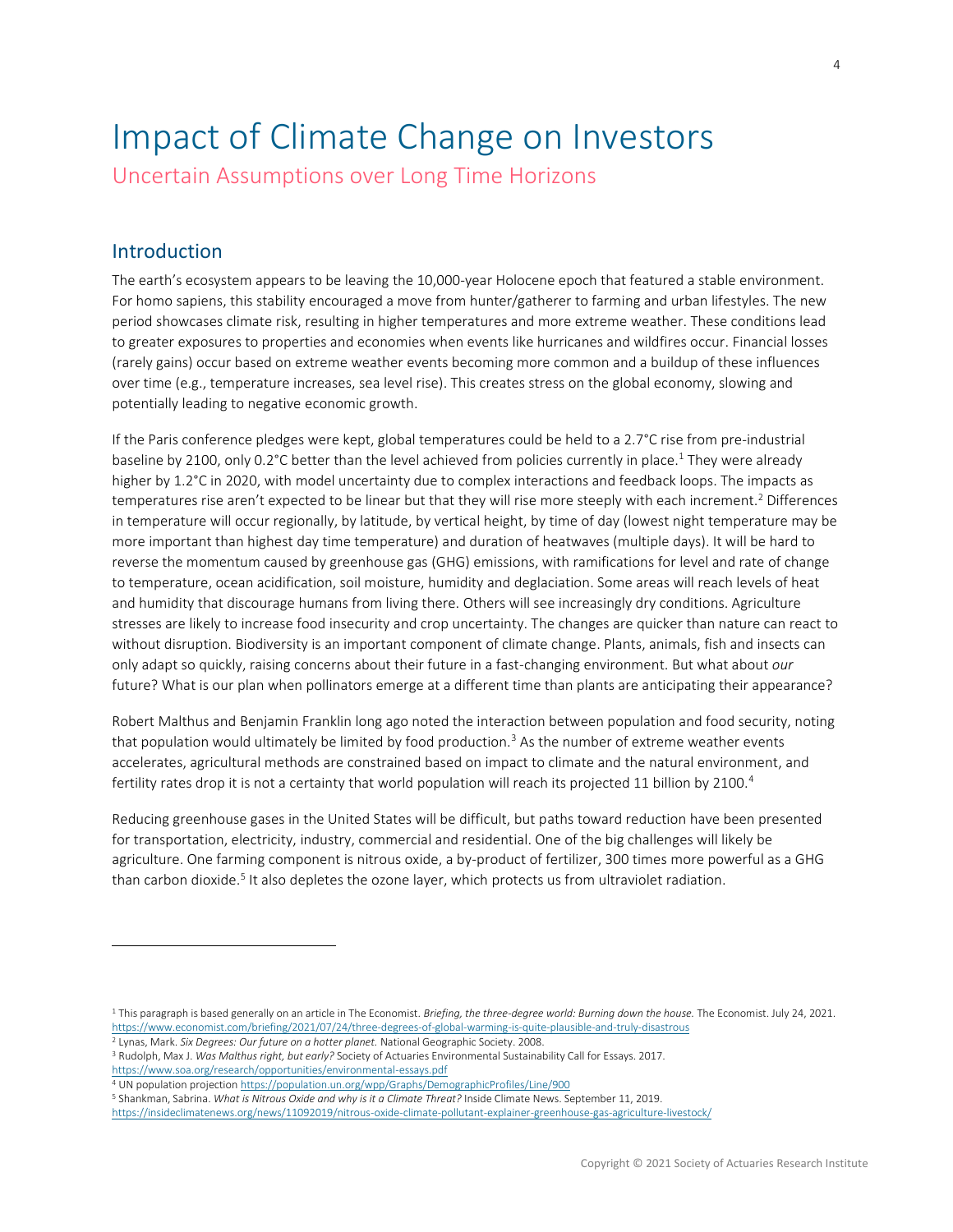#### FIGURE 1 SOURCES OF GREENHOUSE GAS EMISSIONS IN THE UNITED STATES<sup>6</sup>

## **Total U.S. Greenhouse Gas Emissions** by Economic Sector in 2019 **Agriculture** 10% **Commercial & Residential** 13% **Transportation** 29% **Industry Electricity** 23% 25%

How do these potential scenarios impact investment practice? Those looking at individual entities in the private markets generate an intrinsic value by discounting future contingent cash flows to today. The moving parts that could be impacted by climate change include discount rate, the probability distribution of the cash flows (both signal and noise) and how that distribution may change in the future.

Asset-liability management (ALM) can also play a role. Some institutional investors, primarily insurers and pension plans, write liabilities that are then backed with intermediate and long duration bonds. In some cases, these investors are the primary buyers of these asset classes. Disclosures aligned with the Task Force on Climate-related Financial Disclosures (TCFD) use transparency and peer pressure to incent firms to improve their environmental, social and governance (ESG) practices. Other terms often used interchangeably with ESG investing are sustainable investing, impact investing and socially responsible investing (SRI).

This paper is written from the perspective of an investor in the United States or Canada, but global investors will share many of the concerns raised here. It is not investment advice and is for educational purposes only.

<sup>&</sup>lt;sup>6</sup> Retrieved from U.S. Environmental Protection Agency on September 7, 2021[. https://www.epa.gov/ghgemissions/sources-greenhouse-gas-emissions](https://www.epa.gov/ghgemissions/sources-greenhouse-gas-emissions)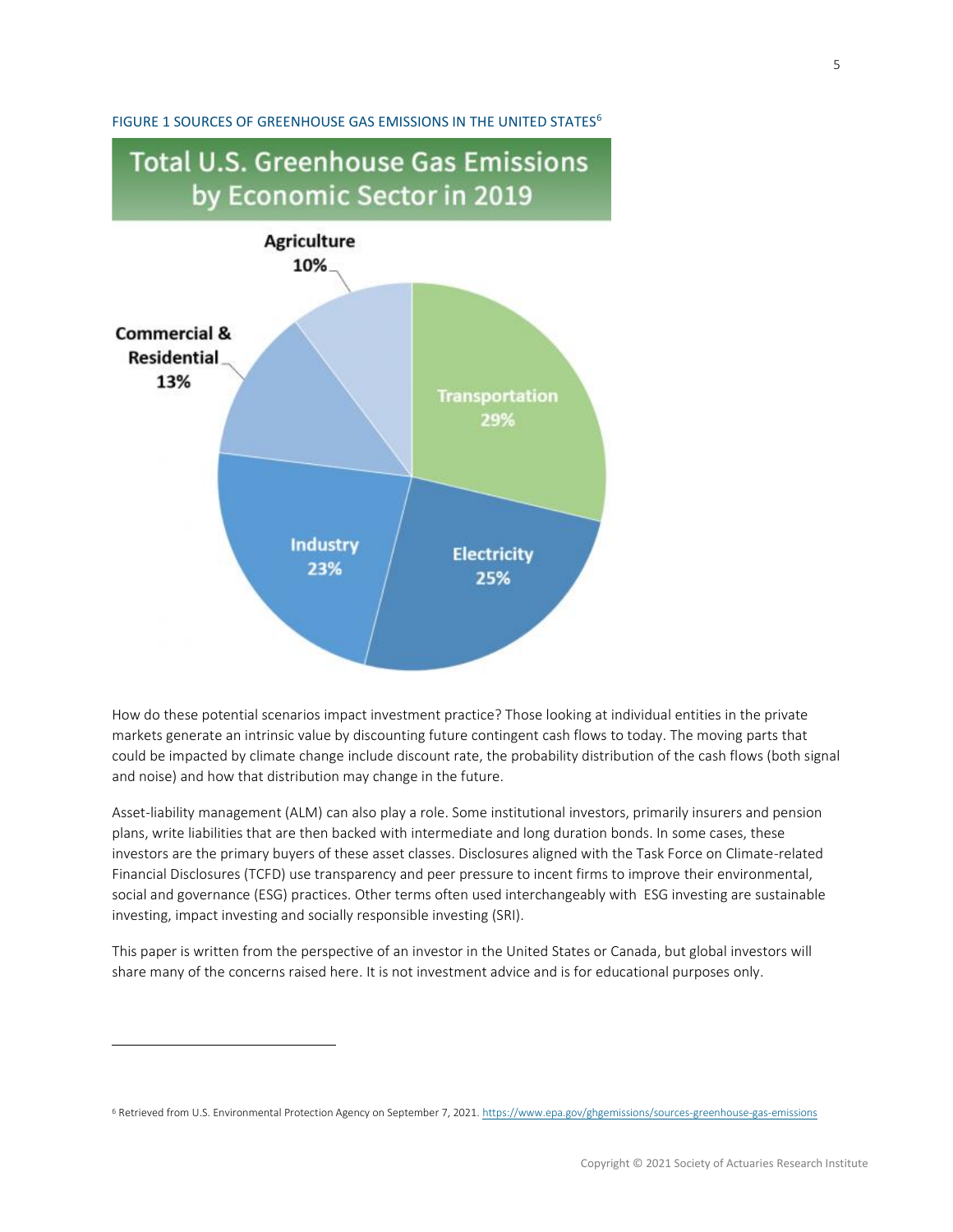## <span id="page-5-0"></span>Impacts of climate change that matter to investors

#### <span id="page-5-1"></span>**PHYSICAL RISK**

Climate change impacts economic development in many ways and is not limited to countries with certain characteristics. Stronger hurricanes occur more frequently, droughts and heat waves become more severe, and ocean warming, acidification and sea level rise all result from climate change. Each of these risks is changing in ways that challenge species and increase the likelihood of extinction. These risks also impact man-made objects, along with human morbidity and mortality in varying ways. They often lead to greater destruction and higher losses for owners of property, along with their insurers. Have investors considered how this risk could evolve across the length of the corresponding asset time horizon and impact their financial results?

As the earth warms, ice melts. Ice already floating in the ocean will not by itself raise sea levels, but as land ice melts, especially on Greenland and Antarctica, the impact on sea level rise will be material. In addition, melting ice reduces the salinity of the oceans and impacts ocean currents. Thermal expansion of the oceans as temperatures increase is another source of sea level rise, as is human use of land surface water like aquifers that are extracted from the ground and end up in the oceans.

Not all areas will see the same amount of sea level rise. For example, Norfolk, Virginia is depleting its aquifer and that is causing the land above it to sink. Other areas are lifting up as ice melts and the land under it rebounds from the weight. Some areas are still recovering from the most recent Ice Age.

Traditional property insurance policies are repriced each year, while infrastructure investments have longer time horizons. For example, Delhi is experiencing more frequent droughts, making it harder to absorb water deluges during the monsoon season. Their investment in new water-processing facilities, financed assuming many years of use, could be at risk. Ports and industrial complexes located in the Gulf of Mexico are subject to greater hurricane risk along with sea level rise. Communities are impacted as infrastructure needs to evolve, increasing municipal bond risk.<sup>7</sup>

Sea level rise can turn coastal properties into an offshore ruin defined by a new and evolving coast. In addition to destroying wetlands and beach forests that form a natural buffer against weather events, some areas have high-end vacation homes and tourist destinations with high exposure to storm surge and wind damage. Coastal property is especially vulnerable when hurricanes strike during a full moon and tides are high.

Strong drought conditions can make idyllic forest homes susceptible to wildfires. Previously, sustainable premiums have aligned with historical claims data but it now appears that a better measure of forward-looking exposure may reflect the accumulated undergrowth in an area that provides dry tinder. In areas already suffering from drought, too little precipitation can lead to calamitous results. While physical, drought indirectly destabilizes other parts of the economy. For example, when water levels are low in reservoirs, risks increase for both the local fresh water supply as well as renewable energy provided by damsites (e.g., Lake Powell and the Glen Canyon Dam, or Lake Mead and the Hoover Dam).

Proactive governments will store supplies and build infrastructure to deal with the losses that accompany these extreme events.

<sup>7</sup> Funds Global Asia. *Inside view: How Asian insurers can counter climate risks.* July 12, 2021. (Interview with Tim Antonelli of Wellington Management) <http://fundsglobalasia.com/digital-features/inside-view-how-asian-insurers-can-counter-climate-risks>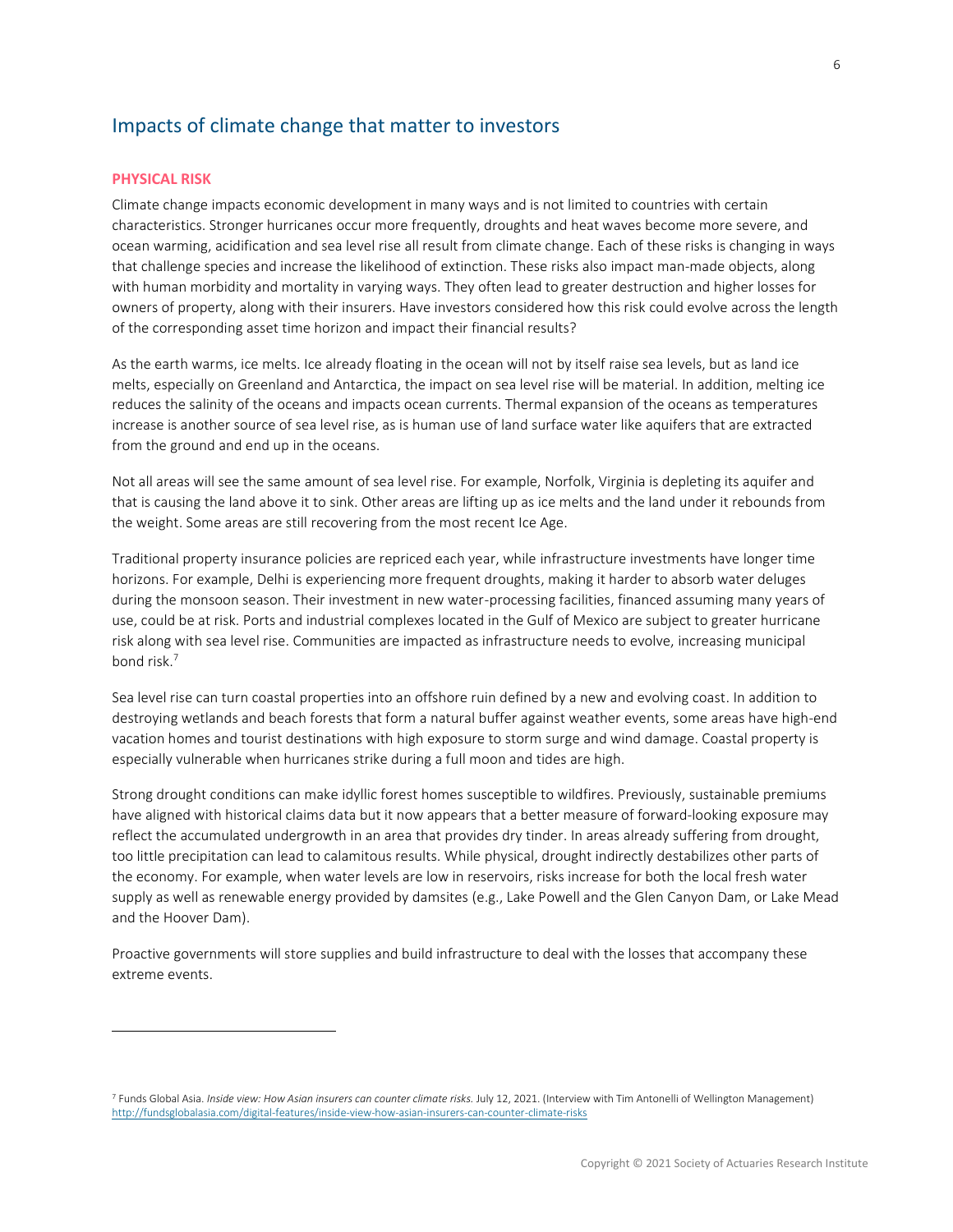As governments feel strain from indebtedness and are forced to make hard decisions on items that aren't in a typical annual budget, amounts allocated to weather-related disaster area declarations may need to be cut back. The forward-looking investor should start considering these types of issues now.

The intrinsic value of an asset decreases as the risk, reflected in the discount rate, increases. Volatility also increases as the likelihood and severity of loss increases. It becomes a risk management problem, ripe with interactions. The social discount rate can be interpreted in many ways, as Sam Gutterman showed in his 2020 research paper.<sup>8</sup>

In the long run, markets will determine the appropriate additions to the discount rate, or capital, used by investors through the mechanism of supply and demand at the margins. Human cognitive biases and extended time horizons will allow a rational investor to make better decisions.

#### <span id="page-6-0"></span>**TRANSITION RISK**

Transition risks include risks associated with policy actions, litigation risk, technology risk (e.g., development of renewable energy options) and market risk (e.g., changes in supply and demand for commodities).<sup>9</sup> As public policy leads to adaptation and building resilience, strategies will likely include de-carbonization and de-methanization as fossil fuels are left in the ground.

If humans are successful in mitigating climate change through strategies such as reducing fossil fuel extraction, stranded assets will be left behind. In addition to sequestered oil and gas, assets that run on fossil fuels or that become economically unsustainable are included in this group. Examples may include gasoline powered vehicles, non-recyclable plastics and vacation rentals that require long airplane flights to utilize them.

One strategy to manage this risk would be to nationalize companies with large carbon footprints using the U.S. Federal Reserve's Quantitative Easing (QE) program that is currently buying private assets, providing liquidity to existing shareholders. That way incentives can be aligned between risk owners and energy users, and fossil fuel use could be phased out in a publicly optimized way that leaves lobbyists out of the discussion.

Liability for risks arising from litigation relating to the consideration of climate change in decision making or inadequate disclosure can also become a big deal as a result of a policy. Asbestos cases are still being felt, and litigation is currently underway for many instances where clients claim coverage under COVID-19 for business interruption insurance.

#### <span id="page-6-1"></span>**INDIRECT RISKS**

Military planners speak of threat multipliers, interactions where risks amplify each other, making conflict more likely. Climate change and the strategies to counter it, like de-carbonization, will indirectly impact many facets of everyday life. Resources like fresh water and demographic trends lead to increased instability when combined with climate change. Regional conflicts and immigration driven by climate refugees are already being seen. Tensions will rise, increasing the threat of wars that utilize large amounts of fossil fuel and the obvious feedback loops.

Solutions to climate change will require "out of the box" or lateral thinking. Traditional critical thinking methods are not as effective in a world where historical risks and neither predictive or linear, the unknown known reality that

<https://www.soa.org/resources/research-reports/2020/social-discounting-climate-change/>A summary is available in the October 2020 Catastrophic & Climate Strategic Research Program Newsletter[. https://www.soa.org/publications/catastrophe-climate/](https://www.soa.org/publications/catastrophe-climate/)

<sup>9</sup> Final Report: Recommendations of the Task Force on Climate-related Financial Disclosures. June 2017. <https://assets.bbhub.io/company/sites/60/2020/10/FINAL-2017-TCFD-Report-11052018.pdf>

<sup>&</sup>lt;sup>8</sup> Gutterman, Sam. Social Discounting: Application to the Risk Management of Climate Change. August 2020. Society of Actuaries.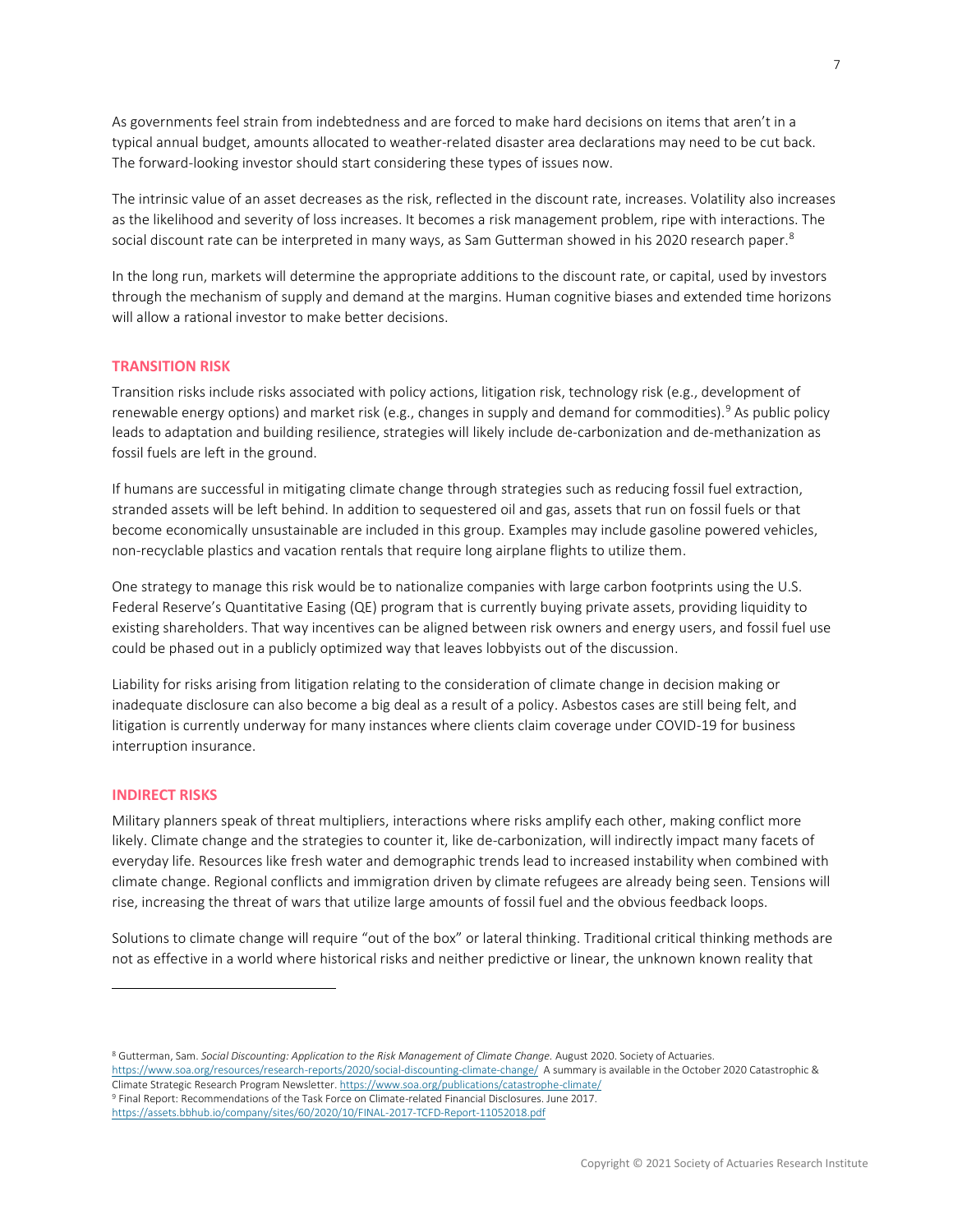requires experience to recognize.<sup>10</sup> In an unknown known environment, the probability distribution of future events differs from those in the past and makes it more difficult for statistical methods and predictive modeling to be effective.<sup>11</sup> Thinking over long time horizons requires more than linear extrapolation and artificial intelligence techniques. Experience, knowledge of history and first principles are all needed to anticipate the future when change comes at you quickly.

The interactions between so many segments of the earth's ecosystem (e.g., energy cycle, water cycle, nitrogen cycle) are hard to model. Much of this analysis will need to be done qualitatively, at least for a while, as data is collected and interpreted. Experienced investors and risk managers can work with quantitative models to improve the capabilities of each on their own.

#### <span id="page-7-0"></span>**AGRICULTURE**

Agriculture may need to pivot away from nitrogen as a fertilizer or find ways to capture nitrogen present in the air or water to meet GHG emission goals. Farmers using traditional European methods of farming may need to revisit their practices to be more sustainable. No till farming is a good start, but agriculture's role in biodiversity loss and GHG emissions must go beyond crop rotation, considering methods indigenous farmers have traditionally used to maintain soil quality. Farming is an already extremely challenging business, so changes in practice have repercussions throughout the investment world. Failed crops have proven to be inflationary in the past, leading to global food insecurity issues (COVID's impact on the supply chain is also a concern, and populations tend to focus on food first before other items of trade). Technological solutions for agriculture may also be susceptible to cyber hacking as techniques become more dependent on computing.

Concerns for agriculture and nutrition that highlight the interactions between climate and living things are due to the rate of change of the current climate. Plants and animals need time to evolve adaptive traits as temperatures warm and ecosystems change.<sup>12</sup> Biodiversity builds ecosystem resilience. As useful as monoculture practices have been to feeding growing populations, they also pose a threat since they are designed for the environment at a specific point in time. Threats need only avoid one defense system to become a systemic risk. This type of risk is often described using a metaphor: we often design systems that reduce the likelihood of a small accident over short time horizons while increasing the chance of a major accident over longer time horizons.

The insect population has already been decimated by chemicals and removal of native habitat.<sup>13</sup> Now scientists worry that plants adjust more quickly to an earlier spring and will be ready for pollination before the pollinators are available to do so.

#### <span id="page-7-1"></span>SOCIAL STABILITY

The earth ecosystem's stability since the last Ice Age is positively correlated to man's evolution from hunter/gatherer to farmer, manufacturer and trader that defines our economy today. Temperature changes, even what seems like a small amount of a few degrees, is enough to bring broad changes to the environment, especially given the rate of change we are experiencing. Over the last 22,000 years, temperatures have increased by 4.3°C

<sup>10</sup> Werther, Guntram and Rudolph, Max. *Resurrecting the White Swan Mindset: How much more can be forecast?*  <https://www.soa.org/resources/research-reports/2021/resurrecting-white-swan/>

<sup>11</sup> Rudolph, Max. *Unknown Knowns: Time Horizon.* SOA Climate and Environmental Sustainability 2018 Call for Essays. May 2019.

<https://www.soa.org/globalassets/assets/files/resources/research-report/2019/climate-env-sustainability-2018-call-for-essays.pdf>

<sup>&</sup>lt;sup>12</sup> A good example showing that humans have similar issues is the wine industry, where growing vines is a slow process. Moving a vineyard to an area better suited in tomorrow's climate is not an exact science but has started to occur.

<sup>13</sup> Halsch, Christopher et al. *Insects and recent climate change*. PNAS (Proceedings of the National Academy of Sciences of the United States of America). January 12, 2021[. https://www.pnas.org/content/118/2/e2002543117](https://www.pnas.org/content/118/2/e2002543117)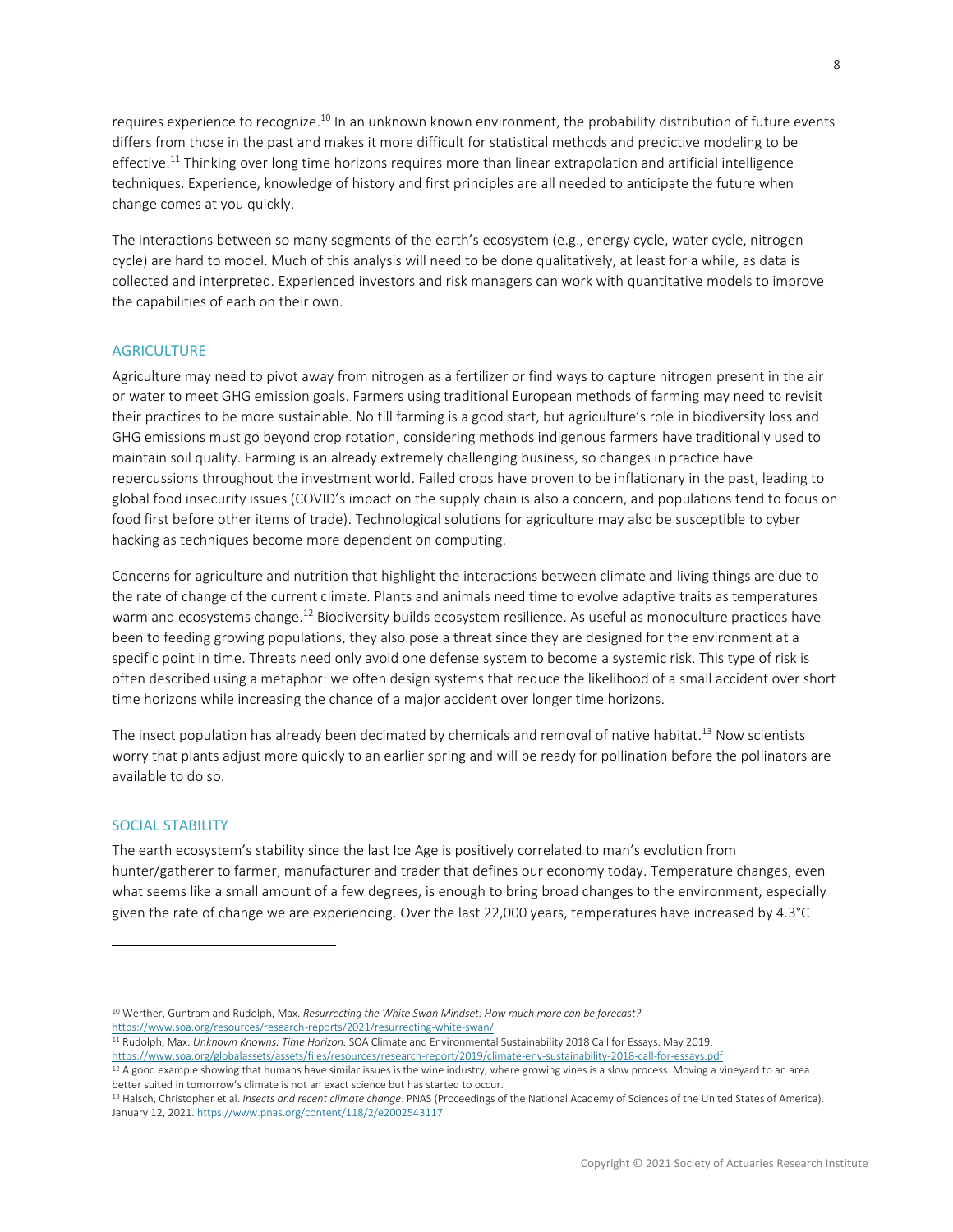with the last 2° occurring in the last 12,500 years (about when the last Ice Age ended).<sup>14</sup> GHG emissions and temperature increases are happening at rates that remind scientists of major volcanic events that led to five previous mass extinctions.<sup>15</sup> Social stability is at risk due to food availability and price volatility, as well as regional conflict. The immigration crisis in Europe and the southern border of the United States are at least partly due to climate change, as the Middle East and Central America become less hospitable to crops and humans. Investors have entered a less certain world.

#### <span id="page-8-0"></span>PRODUCTIVITY

The most common metric for economic growth is gross domestic product (GDP).<sup>16</sup> It includes productivity and population components. Developed countries have fertility rates below sustainable levels so need to use immigration policy if they want the working population to grow without asking groups not currently in the work force to join. Disadvantaged socioeconomic groups could also generate GDP growth as they are provided opportunities previously denied them.

Productivity is constrained by climate change in multiple ways. Damage that has already been done needs to be fixed, efforts made to avoid future damage, and working outdoors with increasing heat stress is challenging. Each lowers potential productivity as money becomes unavailable for other purposes, and costs go up as events become more frequent and changes accumulate. An environment with low economic growth creates many challenges for investors, but that scenario should be considered as possible or even likely. 17

Extreme events covering the spectrum of possibilities, like heat waves, floods and drought, will lower productivity through business interruption and supply chain interruption.

#### <span id="page-8-1"></span>**CRYPTOCURRENCIES**

Digital assets (e.g., bitcoin) that are not backed by another asset (e.g., fiat currency or physical gold) are created using large amounts of electricity (as much as some European countries) as it is mined.<sup>18</sup> This electricity is either created from non-renewable sources, adding to GHG emissions, or diverts renewable sources away from other uses.

Conceptually, a block chain process with no centralized authority and promising anonymity has some positive aspects, but the lack of value stability and the climate impact has made bitcoin and other cryptocurrencies a challenge to make sustainable.

As electricity is the power source of choice to provide renewable energy to the masses, there could be pressure to reduce uses that participate in a climate feedback loop and warm the planet further. Cryptocurrencies are not a direct driver of climate change, but certainly have an indirect role in its rate of change.

It remains to be seen if cryptocurrencies are inherently stabilizing or destabilizing forces, but in a setting lacking in renewable energy they are not environmentally friendly and so indirectly increase financial risk.

<sup>14</sup> Attribution Visual Capitalist[. www.visualcapitalist.com/stunning-graphic-earths-temperature-22000-years/](http://www.visualcapitalist.com/stunning-graphic-earths-temperature-22000-years/)

<sup>15</sup> Brannen, Peter. *The Ends of the World*. 2017. HarperCollins.

<sup>&</sup>lt;sup>16</sup> GDP is not the only measure of economic welfare and society well-being, and many are starting to challenge if it should be the primary metric used. A change in metric could affect investors in many ways, likely imposing costs on investments that degrade the environment or use scarce resources. <sup>17</sup> Alberts, Mark and Rudolph, Max. A Low-Growth World: Implications for the Insurance Industry and Pension Plans. June 2019.

<https://www.soa.org/globalassets/assets/files/resources/research-report/2019/low-growth.pdf>

<sup>18</sup> Carter, Nic. *How Much Electricity does Bitcoin Actually Consume?* Harvard Business Review. May 5, 2021[. https://hbr.org/2021/05/how-much-energy](https://hbr.org/2021/05/how-much-energy-does-bitcoin-actually-consume)[does-bitcoin-actually-consume](https://hbr.org/2021/05/how-much-energy-does-bitcoin-actually-consume)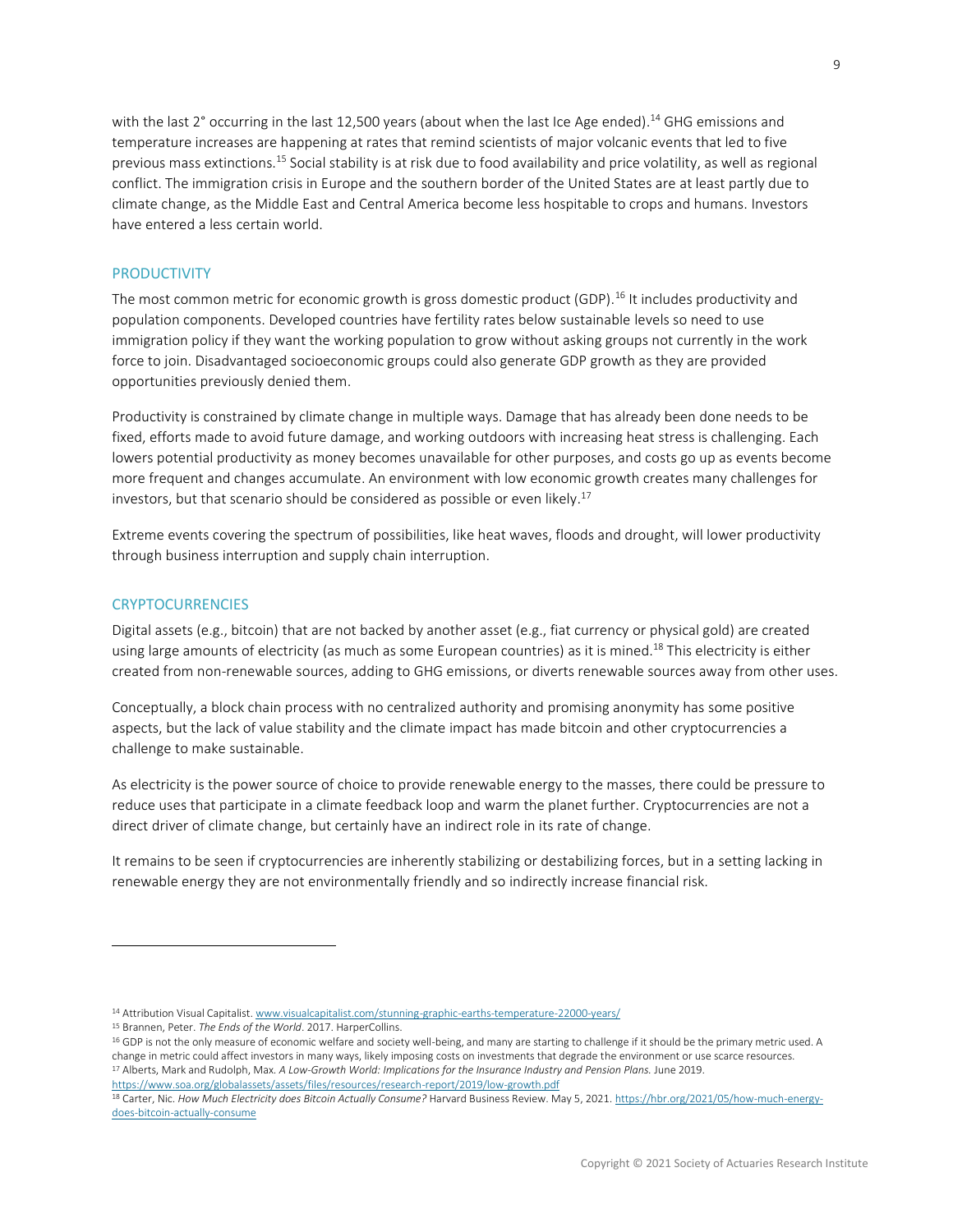#### <span id="page-9-0"></span>**CHALLENGES**

In order to slow the effects of climate change, the world's political entities must move quickly to avoid feedback loops that become irreversible. Potential examples include melting of the Greenland ice cover, leading to a weakened Gulf Stream and higher sea levels,<sup>19</sup> and converting the Amazon from rain forest to savannah (making it a net source of carbon dioxide rather than its historical store that sequestered emissions). There are many uncertainties going forward. Modelers have expressed concerns with tipping points, making it important to limit global warming to two degrees Celsius since it appears that feedback loops (e.g., permafrost and ice melting) are accelerating warming beyond the linear relationship with emissions, resulting in several additional degrees of warming being nearly guaranteed to occur as albedo changes and new sources of GHG enter the atmosphere. $^{20}$ 

For example, some climate models anticipate an environment where certain types of clouds no longer form. What else is not fully understood that will surprise us in the future? These uncertainties will be reflected in investment risk.

#### <span id="page-9-1"></span>**RISK REPORTING**

Traditional ledger accounting systems use debits and credits to develop balance sheets, income statements and other reporting mechanisms. These are then used by investors to make decisions about whether to move forward with projects, and how aggressively to do so. The problem is that the Italian merchants who developed double-entry bookkeeping before the year 1500 did not take into account the impact of using a limited resource or one that would harm the general population. The tragedy of the commons describes such a situation, where practices like overfishing, use of groundwater or grazing sheep on public lands all lead to exploitation with no formal economic impact. This should be considered by investors for decision making even if accountants ignore it. Recognition can be accomplished either by raising the discount rate, adding a capital requirement or assessing an explicit charge.

Efforts to standardize company disclosures, even quantifying the levels of GHG emissions, are being proposed by regulators. Gary Gensler, SEC (Securities and Exchange Commission) Chair, has asked his staff to develop mandatory climate-risk disclosure to ensure consistency, comparability and reliability.<sup>21</sup> Perhaps federal governments around the globe could start by analyzing their own impact on emissions, with disclosures by both governments and companies audited and standards developed for consistency and transparency developed.

#### <span id="page-9-2"></span>**INSURERS AS CLIMATE GATEKEEPERS**

Insurers provide important financial incentives for the public to mitigate specific risks to reduce premiums. When property insurance is sustainable this leads to behavior modifications that reduce premiums and maintain coverage.<sup>22</sup> The National Flood Insurance Program (NFIP) is currently taking steps to accomplish this through higher premiums, especially for larger coastal homes which had previously been subsidized by taxpayers.<sup>23</sup>

In some cases, premiums will increase, but in many jurisdictions rate increases must be approved by regulators. Coverage may be canceled if they can't be written profitably. States sometimes act as an insurer of last resort. In

<sup>19</sup> IPCC, 2021: Climate Change 2021: The Physical Science Basis. Contribution of Working Group I to the Sixth Assessment Report of the Intergovernmental Panel on Climate Change [Masson-Delmotte, V., P. Zhai, A. Pirani, S. L. Connors, C. Péan, S. Berger, N. Caud, Y. Chen, L. Goldfarb, M. I. Gomis, M. Huang, K. Leitzell, E. Lonnoy, J. B. R. Matthews, T. K. Maycock, T. Waterfield, O. Yelekçi, R. Yu and B. Zhou (eds.)]. Cambridge University Press. In Press. August 2021. <https://www.ipcc.ch/report/ar6/wg1/>

<sup>20</sup> Lynas, Mark. *Six Degrees: Our future on a hotter planet.* National Geographic Society. 2008.

<sup>&</sup>lt;sup>21</sup> Eaglesham, Jean and Shifflett, Shane. How Much Carbon Comes from a Liter of Coke? Companies Grapple with Climate Change Math. Wall Street Journal. August 10, 2021[. https://www.wsj.com/articles/climate-change-accounting-for-companies-looms-with-all-its-complexities-11628608324](https://www.wsj.com/articles/climate-change-accounting-for-companies-looms-with-all-its-complexities-11628608324)

<sup>22</sup> Holley, Eric Holley et al. *Climate Change and Market-Based Insurance Feedbacks*. Society of Actuaries. August 2020. <https://www.soa.org/publications/catastrophe-climate/>

<sup>&</sup>lt;sup>23</sup> Flavelle, Christopher. *The Cost of Insuring Expensive Waterfront Homes is about to Skyrocket.* New York Times. September 24, 2021. <https://www.nytimes.com/2021/09/24/climate/federal-flood-insurance-cost.html>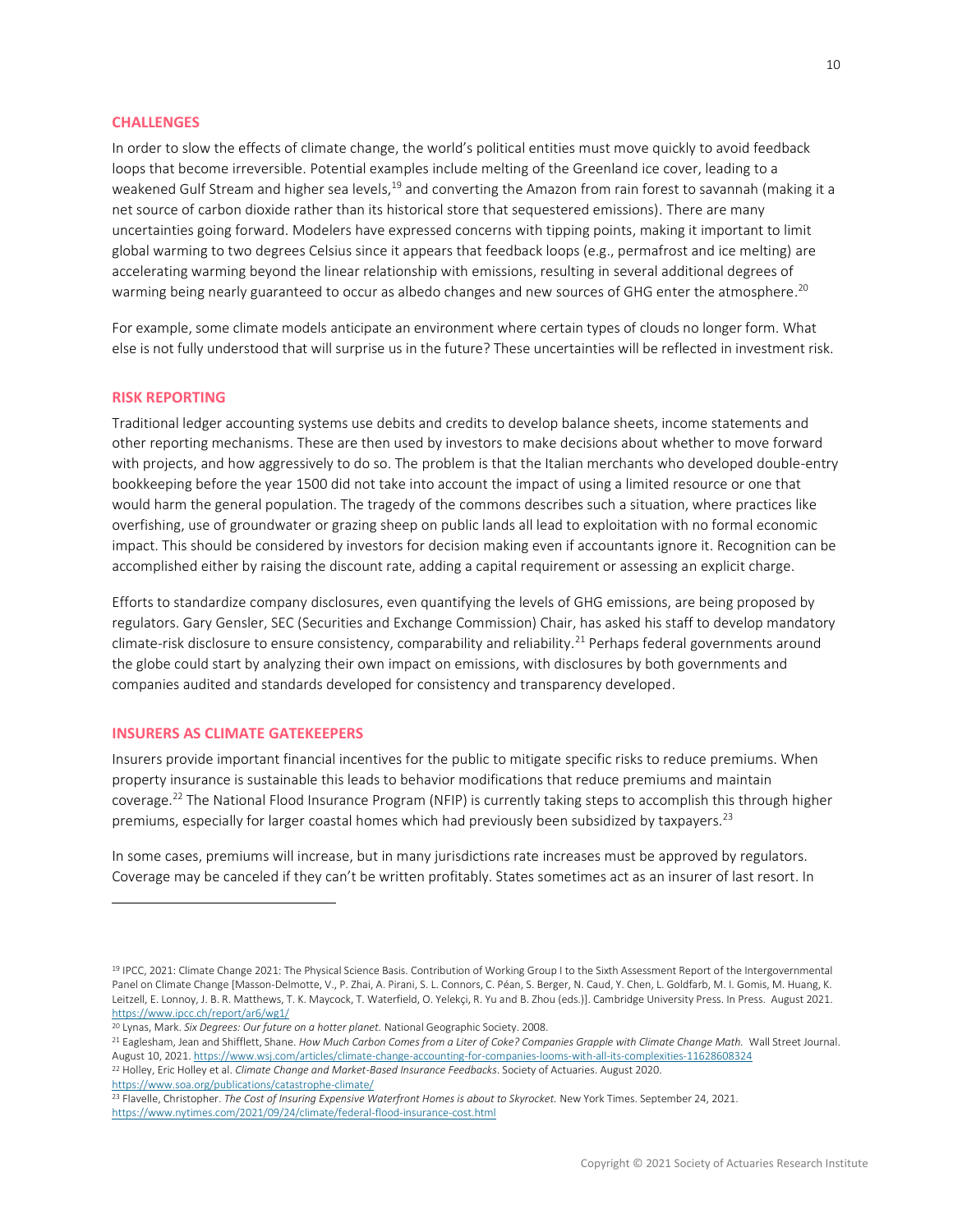Florida, for example, the state has set up its own insurer to cover homeowners who can't get coverage elsewhere, similar to the Affordable Care Act (Obamacare) for health insurance in the U.S. Due to the increase in risk there are concerns that the premium levels are not sustainable.<sup>24</sup>

Insurance companies provide private capital that spreads risk and makes it affordable to live or work in certain locations. By leveraging the law of large numbers, entities do not need to individually maintain a large contingency fund for risks like those that result in fire or water damage. The insurer, after a deductible, covers the financial loss for the policyholder (often capped). Some risks are systemic to a region, like earthquake or flood risk, so government often acts as an insurer, reinsurer or provides disaster recovery funds.

## <span id="page-10-0"></span>Ties to low growth

There are numerous headwinds to future global economic growth, including demographics and rising inequality, but climate change may have the greatest impact.<sup>25</sup> Damage done to the ecosystem (both environmental and financial) in previous events need to be addressed, mainly through repairing or replacing infrastructure and improving social safety nets, but proactive mitigation and adaptation are just as important. Constantly reacting to extreme events that destroy existing structures distracts from economic growth prospects and pulls funds that could be used to proactively avoid future events. In one scenario, by 2050 global temperatures could rise by 3°C and global GDP shrink by up to 18%.<sup>26</sup> Positive economic growth could be impossible as the planet warms.

The indirect impacts are much more noticeable in a low economic growth environment. When economic growth is low, choices must be made. It is much more apparent that money spent on one thing is not available for others. If governments and insurers are constantly replacing and repairing, that money is not available for other important programs like education, health care, international development and building a social safety net. It redirects time and resources to non-economic repairs and pursuits.

One incentive that makes economic sense, but struggles politically in some jurisdictions, is a tax on carbon used to provide funds to repair and improve infrastructure. Some U.S. proposals currently would collect a carbon tax and pay it out to citizens equally or based on socioeconomic status.<sup>27</sup> Given that time is short to make drastic changes, negotiations to enact these proposals will likely not be enough to hold off climate change.

Many companies and jurisdictions have pledged to be carbon net zero, some by 2050 or earlier. This allows them to continue to utilize fossil fuels as long as they buy carbon offsets (e.g., planting trees to sequester carbon). This sounds good on paper, like other rule-based approaches, but may be easy to manipulate and could become a paper shuffling exercise.

The 2015 Paris Agreement, signed at COP21, has had mixed results. Some countries have taken it seriously, but global efforts to date are well short of what was promised. A cumulative level of GHG emissions was calculated and remaining budget to accomplish the targets identified. As with any budget where cumulative sums are restricted, each year of limited progress increases the challenge of meeting the overall goal. Many things will have to go right,

<sup>24</sup> Saunders, Jim. *Florida Leaders try to tame soaring property-insurance premiums with reform bill.* Orlando Sentinel. April 30, 2021.

<https://www.orlandosentinel.com/business/real-estate/os-bz-property-insurance-changes-florida-20210430-ojpyun2b4jdujehxnzrfxuclqq-story.html> <sup>25</sup> Alberts, Mark and Rudolph, Max. A Low-Growth World: Implications for the Insurance Industry and Pension Plans. June 2019. <https://www.soa.org/globalassets/assets/files/resources/research-report/2019/low-growth.pdf>

<sup>&</sup>lt;sup>26</sup> Swiss Re Group. World Economy set to lose up to 18% GDP from climate change if no action taken. April 22, 202[1 https://www.swissre.com/media/news](https://www.swissre.com/media/news-releases/nr-20210422-economics-of-climate-change-risks.html)[releases/nr-20210422-economics-of-climate-change-risks.html](https://www.swissre.com/media/news-releases/nr-20210422-economics-of-climate-change-risks.html)

<sup>27</sup> Taylor, Yesim Sayin. *The carbon tax is not a freebie.* D.C. Policy Center. June 18, 2018[. https://www.dcpolicycenter.org/publications/carbon-tax-impacts/](https://www.dcpolicycenter.org/publications/carbon-tax-impacts/)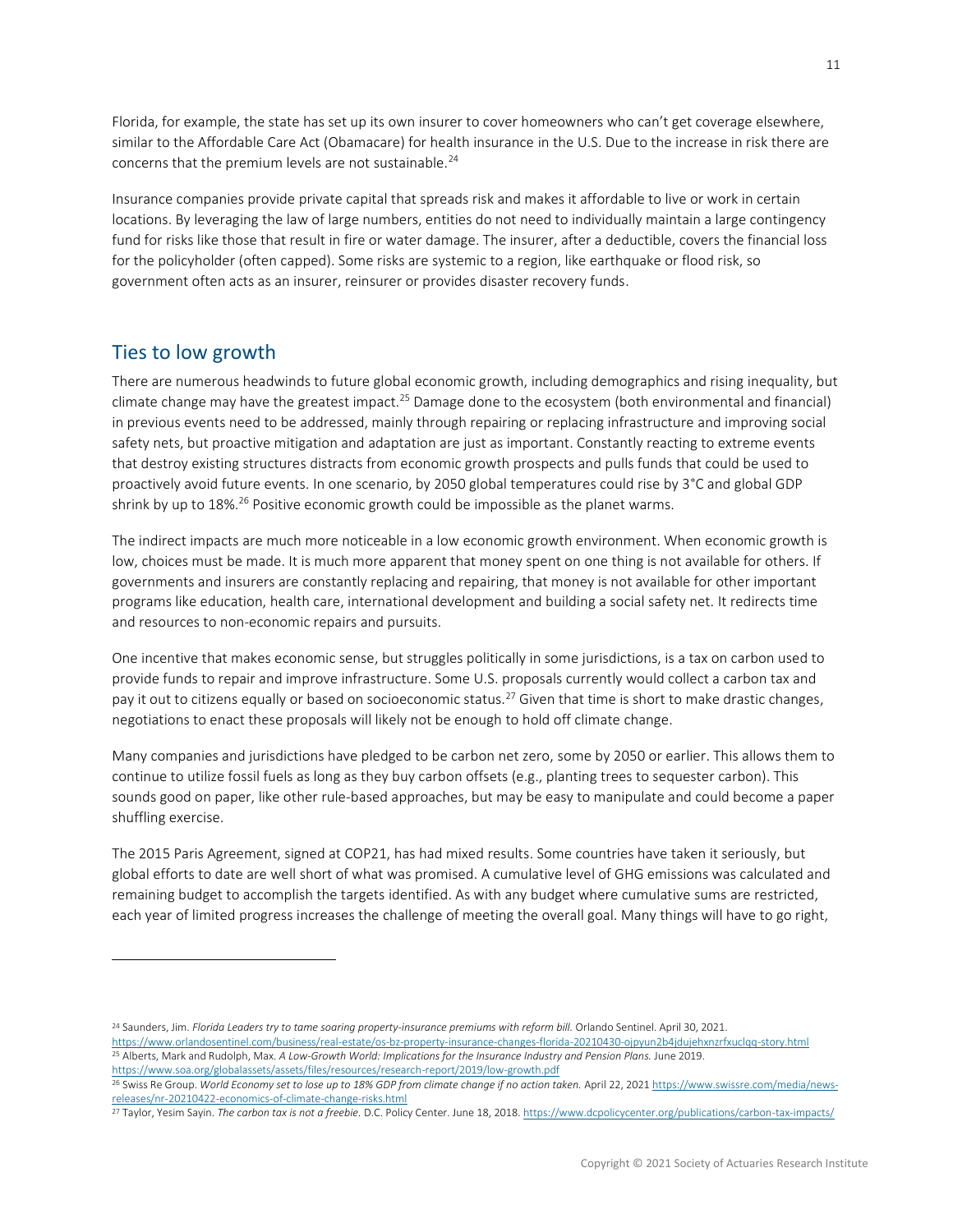both scientifically and politically, for the Paris Agreement to be fully successful, but it has at least moved the discussion in an appropriate direction.

To successfully combat climate change, private capital may have to be diverted from other uses, lowering economic growth and expected returns. In the low growth, low interest rate environment many anticipate, companies may find it more effective in the short-term to use financial engineering to buy back shares rather than take on the risk of investment in new ventures. Resources of time, effort and money that focus on short-term results may not be available for creating value over longer time horizons.

Incentives need to be aligned with the desired results. Encouragement of fossil fuel extraction should be replaced by motives that lead to reduced GHG emissions and carbon capture. The eighth wonder of the world may be compound interest, according to Albert Einstein, but a changing climate is likely to negate this traditional growth engine.

## <span id="page-11-0"></span>Insurance Companies as Investments

Many climate risks are self-insured, especially those of the most vulnerable socioeconomic classes. Their risks are great, relying financially on help from governments and charities. This section discusses publicly traded insurers, noting that insurers with other governance structures would also be impacted.

In addition to being institutional investors and accepting risks from others as their primary business, many insurers are public companies or owned by their policy holders as mutual companies. Their carbon footprint from operations is similar in many ways to other service companies, providing tactical methods to participate in reducing climate change in addition to their traditional role as a risk aggregator.

Insurers that accept climate risk in their traditional lines of business will lead investors to reevaluate, incorporating how the pricing and product management processes have adapted to determine their intrinsic value. A class action lawsuit could lead to liability insurance claims and policyholder litigation.

Life insurance and annuity businesses are typically managed in a more integrated way between assets and liabilities (using ALM), while property and health forms of insurance focus more on liquidity to manage the interactions due to shorter duration risks. While this will play out more slowly for life insurance and annuity blocks of business, health and property risks are already seeing changes. Mega events, like hurricanes and earthquakes, remain important, but clusters of second-tier events like the 2021 floods in Europe or the deep freeze in Texas are happening more frequently. Intensity of hail, drought, wildfire, snow, flash floods and landslides are also increasing.<sup>28</sup> Reinsurers are particularly susceptible to such increases in insured losses as they tend to cover risks that are more severe and solvency threatening to direct writers.

Other financial institutions, including banks, accept similar risks. Financial products like derivatives allow counterparties to use supply and demand to share risk. Loan rates and prices are flexible, adjusting with changes to mitigation and the local environment.

Insurers must balance many complex and interacting risks and opportunities. If they follow strict underwriting guidelines, they run the risk of being shut out of some markets. In contrast, too much leniency could lead to reduced profits and higher solvency risk.

<sup>&</sup>lt;sup>28</sup> Steinberg, Julie. *Insurers Hit by Smaller Perils: Climate change and urban sprawl are leading to more localized events. Wall Street Journal. July 23, 2021 Pg* B10[. https://www.wsj.com/articles/smaller-but-more-frequent-catastrophes-loom-over-insurance-sector-11626959906](https://www.wsj.com/articles/smaller-but-more-frequent-catastrophes-loom-over-insurance-sector-11626959906)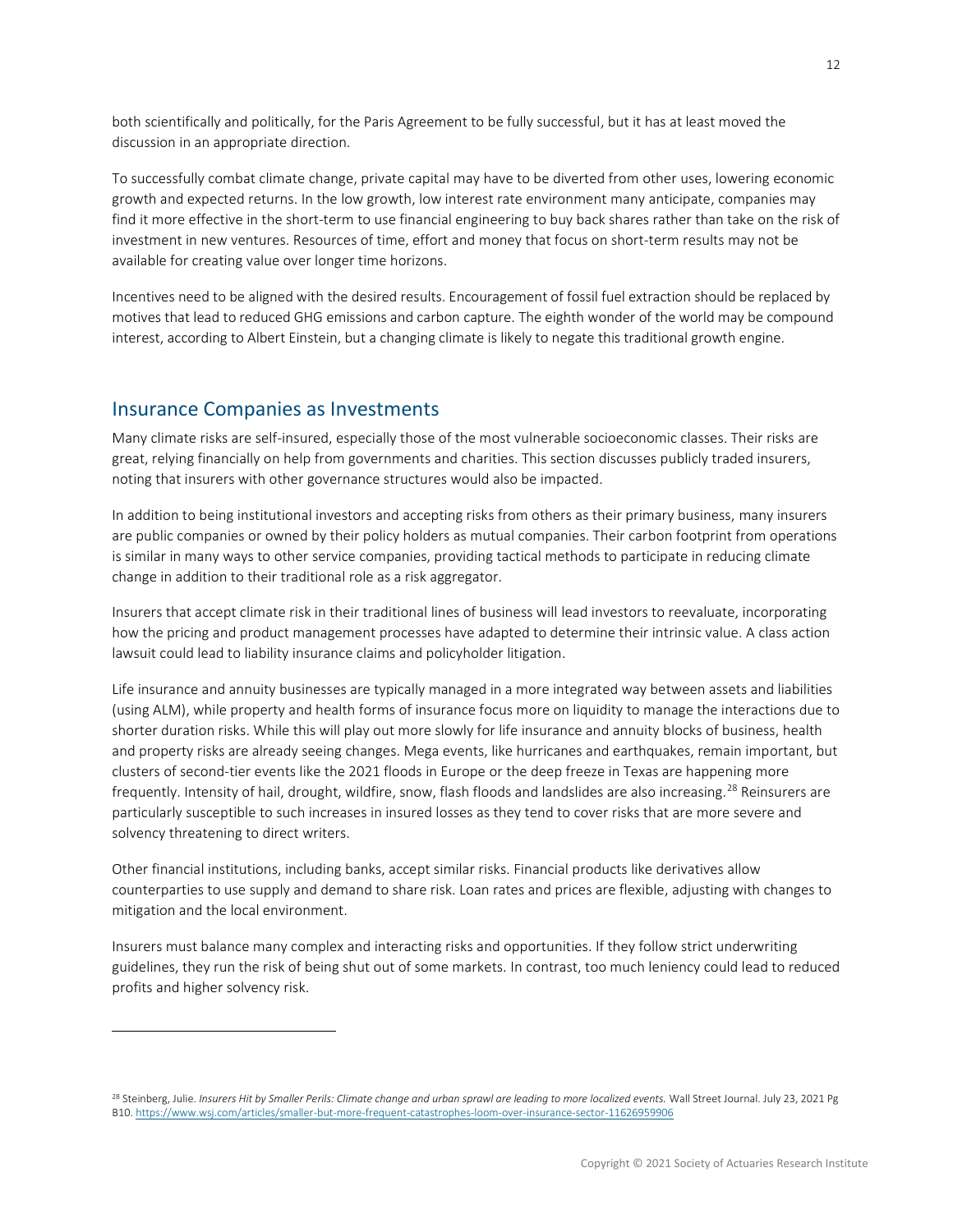#### <span id="page-12-0"></span>**DURATION OF ASSUMPTION STABILITY**

An investment that made sense in the past may now put an investor's goals and objectives at risk through loss of principal and increased uncertainty due to environmental factors.

Companies that sell widgets have little concern for matching asset and liability cash flows, but firms with longer time horizons add complexity to the decision of whether to invest. A life insurer provides such an example, as would a defined benefit pension plan.

Pricing of financial products is only sustainable if assumptions are stable over a product's life. A few examples will help to express the concept. A car insurance policy is re-priced every six months, so adding in a slight margin for uncertainty minimizes the risk to the risk owner. A life insurance policy (whole life) issued to parents just starting a family may be expected to remain in force for over 50 years. Will mortality trends reverse their tendency to improve or increase volatility as extreme weather events become more common (risks driven by obesity and alcohol/drug intake are other considerations)? Just as important is the need for investment assumptions to be stable for at least as long as those for liabilities. Interactions between sea level rise, sinking land and overdevelopment of ocean front property will make assumption stability a reasonable question to address in actuarial opinions that extend beyond 10 years.

The southern Florida Surfside condo collapse in June 2021 is encouraging a review of the current protocol of volunteer condominium boards and 40-year safety reviews. Analysts need to revisit rules of thumb, reverting to first principles, as climate change interacts with low economic growth and low interest rates. Investors should regularly monitor assets owned, develop early warning systems (leading indicators) and obtain objective second opinions.

An extended drought will lead to assumption volatility for property, mortality and morbidity product lines. Pensions will be impacted by higher mortality that reduces liabilities, but also by lower return assumptions for investments. The recent shortfalls in funding encourage investors to reach for yield and use leverage make volatile results more likely.

## <span id="page-12-1"></span>Are there Climate Opportunities?

ESG (Environmental, Social and Governance) style investing is becoming an asset class used in some asset allocation schemes. Passive investors who want the exposure, whether to be socially responsible (with a greater emphasis on ethical guidelines by company) or an asset class with low correlation, have made ETFs (exchange traded funds) and mutual funds with positive ESG ratings very popular.

When a new asset class is developing, demand is initially greater than supply, raising prices. This leads to higher initial returns for favored assets and lower returns for unpopular assets. Investors should recognize that this is a backward looking metric and likely not representative of future returns once a stable level of supply and demand is reached.

Value is said to be found in the eye of the beholder, and there are many books and websites that can help a new investor. There are several versions of the efficient market hypothesis, and ESG as a new asset class may not capture its strong form (where all information is included in the stock price). Investors should be aware of this phenomenon as ESG offerings are ramped up. Greenwashing is a broad category where consumers may be deceived into thinking a product is more environmentally friendly than it actually is. The asset class is defined loosely, and anyone can state that their investment vehicle follows ESG guidelines, so investors should perform ongoing due diligence to confirm that you get what you want and expect. Some ESG funds and ETFs are mislabeled for marketing purposes or include financial instruments that are not "green." Some of these funds are very similar in makeup to a broad index like the S&P 500 or are heavily weighted toward technology. It is important to perform due diligence on funds claiming to be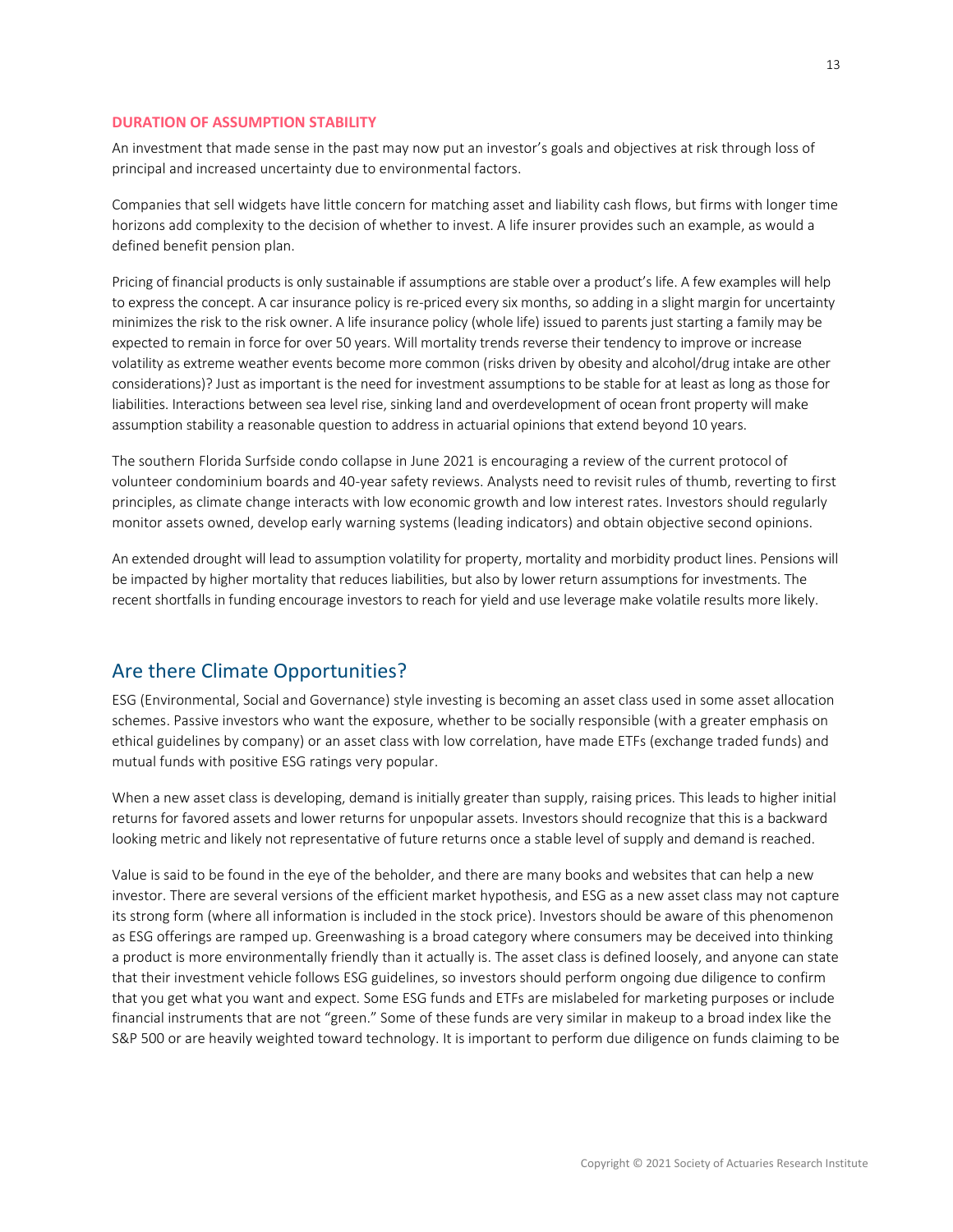strong proponents of ESG. In 2021 U.S. regulators investigated a Deutsche Bank asset manager for overstating their sustainability claims.<sup>29</sup> More cases are likely to follow.

The investor who buys a fund product that becomes tainted will likely endure capital losses. Buyer beware! As an example, renewable energy companies have often started small, as generally happens with new industries. Where profitable they have often relied on subsidies. As has been seen with batteries and other electric vehicle components, the cost per unit is rapidly dropping and there is enough competition that the consumer is getting most of the benefit. What this means for companies is that, even with high growth rates in the number of components sold, revenues and profits grow at much slower rates. There may be little pricing power. As an example, the price of solar modules has steadily declined as shown in the Our World in Data chart reproduced as Figure 2.<sup>30</sup> Similar results have occurred throughout the renewable energy industry, reminding one of Moore's Law, where the number of transistors on an integrated circuit doubles over a relatively short time cycle.

#### FIGURE 2



Data: Lafond et al. (2017) and IRENA Database; the reported learning rate is an average over several studies reported by de La Tour et al (2013) in Energy. The rate has remained very similar since then. OurWorldinData.org - Research and data to make progress against the world's largest problems.

Licensed under CC-RY by the author Max Roser

<sup>29</sup> Wall Street Journal. *Regulators Watch Sustainable Investing.* Heard on the Street. August 27, 2021. Page B10[. https://www.wsj.com/articles/the](https://www.wsj.com/articles/the-regulators-are-coming-after-sustainable-investing-11629994233?mod=searchresults_pos2&page=1)[regulators-are-coming-after-sustainable-investing-11629994233?mod=searchresults\\_pos2&page=1](https://www.wsj.com/articles/the-regulators-are-coming-after-sustainable-investing-11629994233?mod=searchresults_pos2&page=1)

<sup>30</sup> Roser, Max. *Why did renewables become so cheap so fast?* Our World in Data. December 1, 2020[. https://ourworldindata.org/cheap-renewables-growth](https://ourworldindata.org/cheap-renewables-growth)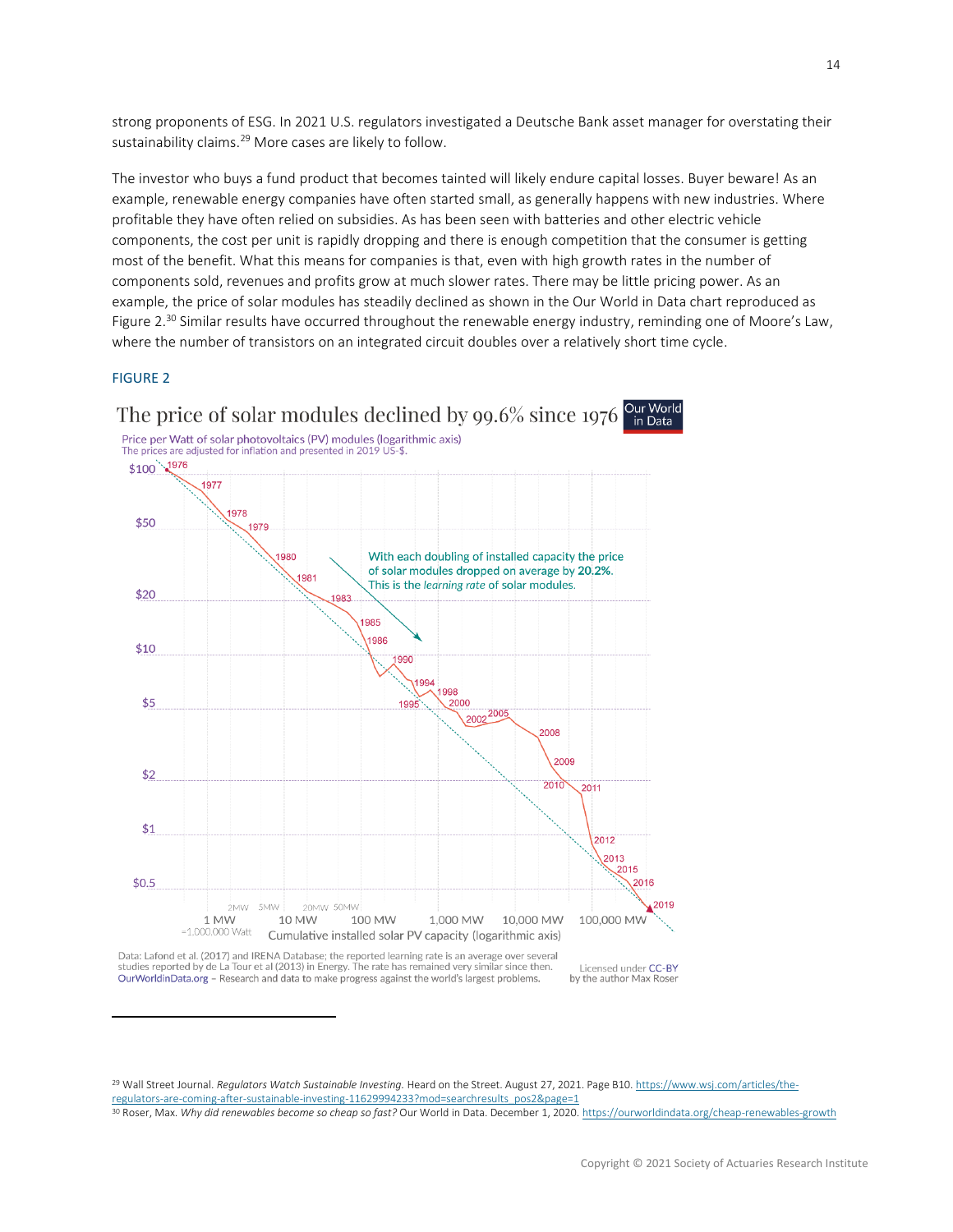Another opportunity for investors is to build green infrastructure using private capital. Proactive investments can provide solid returns but also reduce future costs to society, leaving everyone better off as renewable energy sources and flood walls become part of planned infrastructure upgrades. Note that some areas may need to be abandoned, creating new cities to become legends like the lost city of Atlantis.

Interactions between existing investments and climate change may have unintended and surprising consequences. As Arctic Sea ice melts, shipping lanes will remain open longer to transport goods through the areas north of North America and Eurasia. Shippers would then have the option to avoid the longer and more time-consuming routes through the Panama Canal or Suez Canal (the recent blockage at Suez highlighted the risks associated with the route) with repercussions for shippers (positive), Canada and Russia (positive except for the ecological damage to coastal regions) and existing shipping lanes (negative). $31$ 

#### <span id="page-14-0"></span>Investor conundrum

While institutional investors and high net worth individuals can hire consultants to help them divest from fossil fuels, and there are some websites that can help you get started as an individual, current practices vary considerably and make it hard to identify best practices. Some investors are avoiding companies with fossil fuel ties using qualitative means as proxies, for instance using either company reputation, industry sector or specific metrics that identify climate risk investments. Many investors are insisting on numerical rankings and quantitative analysis that may not be credible. Common sense and qualitative analysis may work as an initial filter.

There may be unintended consequences when trying to avoid companies with large carbon footprints. If investors avoid all the companies that have weak environmental practices/scores, especially for new debt issuance, it remains to be seen how regional power generation will proceed. For example, utilities with coal fired plants will need to access capital markets to convert to renewable energy sources and transition away from fossil fuels. Sending a message that these are untouchable investments may cause difficulties and delays. To illustrate, watch for investor reactions to a fossil fuel extractor that buys a renewable energy company. Other industries with so-called sin stocks have similar concerns. For example, asthma drug maker Vectura may become a subsidiary of Philip Morris International, a cigarette maker. Will ESG proponents then drop their Vectura stock or will they encounter other obstacles in their normal business operations?<sup>32</sup>

Utilities often have incumbent debt and sunk costs from increasingly uncompetitive coal plants (due to either original or upgraded plants). This discourages utilities from decommissioning the plants and replacing them with renewable sources. This debt could be purchased as part of QE by the Federal Reserve, paid off or reduced through tax or green program incentives.

A potential side effect of avoiding carbon investments would be that no stakeholders would retain share ownership to encourage better ESG practices (e.g., no one would be left to support board proposals that deal with climate issues).

A better way to think of ESG investing is on a continuum. An investor could rank potential investments on an ESG scale and then allocate assets from the most sustainable end of the options until a portfolio has been invested. No

<sup>&</sup>lt;sup>31</sup> Piecyk, Adrian. A Bridge Across Two Oceans: The Arctic Challenge to Panama Canal Shipping. The Arctic Institute. January 7, 2021. <https://www.thearcticinstitute.org/bridge-across-two-oceans-arctic-challenge-panama-canal-shipping/>

<sup>32</sup> Ryan, Carol. *Philip Morris Gives Investors a Nicotine Test.* Wall Street Journal Heard on the Street. August 13, 2021[. https://www.wsj.com/articles/philip](https://www.wsj.com/articles/philip-morris-gives-investors-a-nicotine-test-11628859851)[morris-gives-investors-a-nicotine-test-11628859851](https://www.wsj.com/articles/philip-morris-gives-investors-a-nicotine-test-11628859851)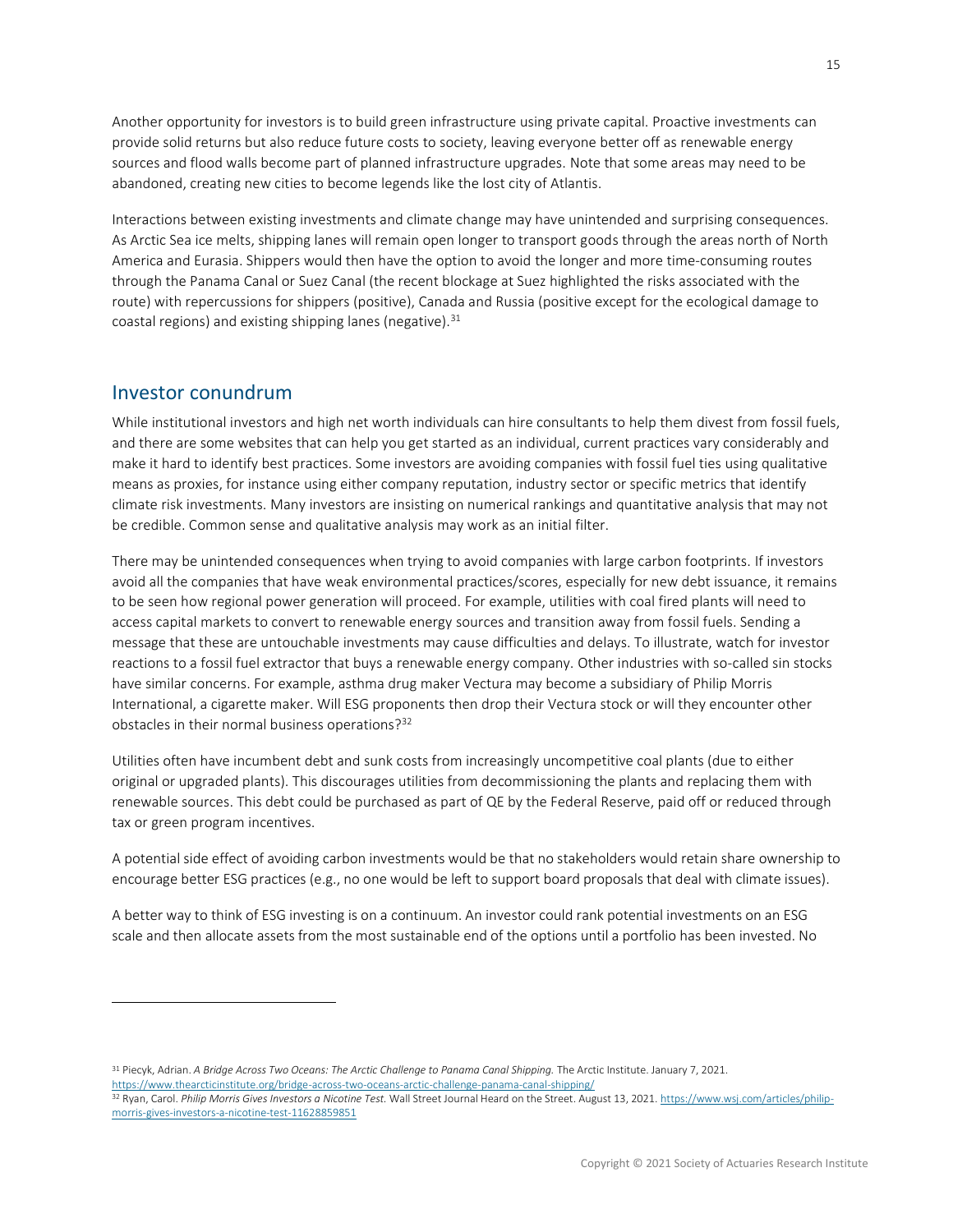investment is perfect, and the investor still has a fiduciary responsibility to employer and clients to meet their return objectives.

There is reason to think that a future war will prove particularly harmful to the environment, mainly due to unconstrained use of fossil fuels to conduct fighting and logistical operations. If militaries have not converted to electric vehicles by that time, fossil fuels will become a patriotic investment. This is a very challenging discussion for investors, especially since environmental tipping points are near, but the ability to use long time horizons to consider a variety of positive and negative scenarios can encourage decisions today that will improve results tomorrow.

## <span id="page-15-0"></span>**Disclosures**

As climate change becomes ever more certain, information about a company's exposure to climate risks is important for investors to consider. But how can it be done consistently as a systemic change impacting all companies, between companies and within a single company over time? A rules-based approach allows comparisons, but this method has historically been shown to be inadequate in view of many investors for reporting due to creativity of the financial profession. A principles-based approach leaves it to the ethics of the internal financial team, but this has also proven challenging as companies have a continuum of responses to consider, from conservative to aggressive, along with correlations between each pair of assumptions. In general, insolvent companies are hard to identify in advance from an external viewpoint. Many actuaries already know this from traditional practice area work. A helpful feature of the principles-based approach is transparency of methodology, including the choice of scenarios, and assumptions.

Each of the methods described below have both positive and negative features. While not exhaustive, these are the primary protocols currently being discussed by finance professionals. One of the problems with this list is that new entities are being added to it all the time. Each group with a disclosure framework is incented to favor their own platform rather than merge with others. It is hard to keep up, and makes it difficult for companies to comply with everything. There may eventually need to be a consolidation of methods, balancing cost against information gained, for disclosure requirements to be effective.

#### <span id="page-15-1"></span>**TASK FORCE ON CLIMATE-RELATED FINANCIAL DISCLOSURES (TCFD)**

The TCFD was created by the Financial Stability Board (FSB), a group of international government regulators with a mandate to promote financial stability.<sup>33</sup> The TCFD recommendations are a voluntary set of disclosures designed to apply peer pressure to companies seeking to use the investment and insurance markets. By providing consistency and transparency, the TCFD appears to choose principles over rules, but letting the market decide means it is easier to update to current practices.

#### <span id="page-15-2"></span>INSURANCE COMPANIES

One group the TCFD hopes will seek out climate risk disclosure is property insurers. If all insurers scan consistent information from those looking to insure a property this will provide an incentive for other companies to align with this voluntary regulation.

<sup>33</sup> Rudolph, Max. *What is the Task Force on Climate-related financial disclosures?* The Actuary magazine. October 2020. <https://theactuarymagazine.org/what-is-the-task-force-on-climate-related-financial-disclosures/>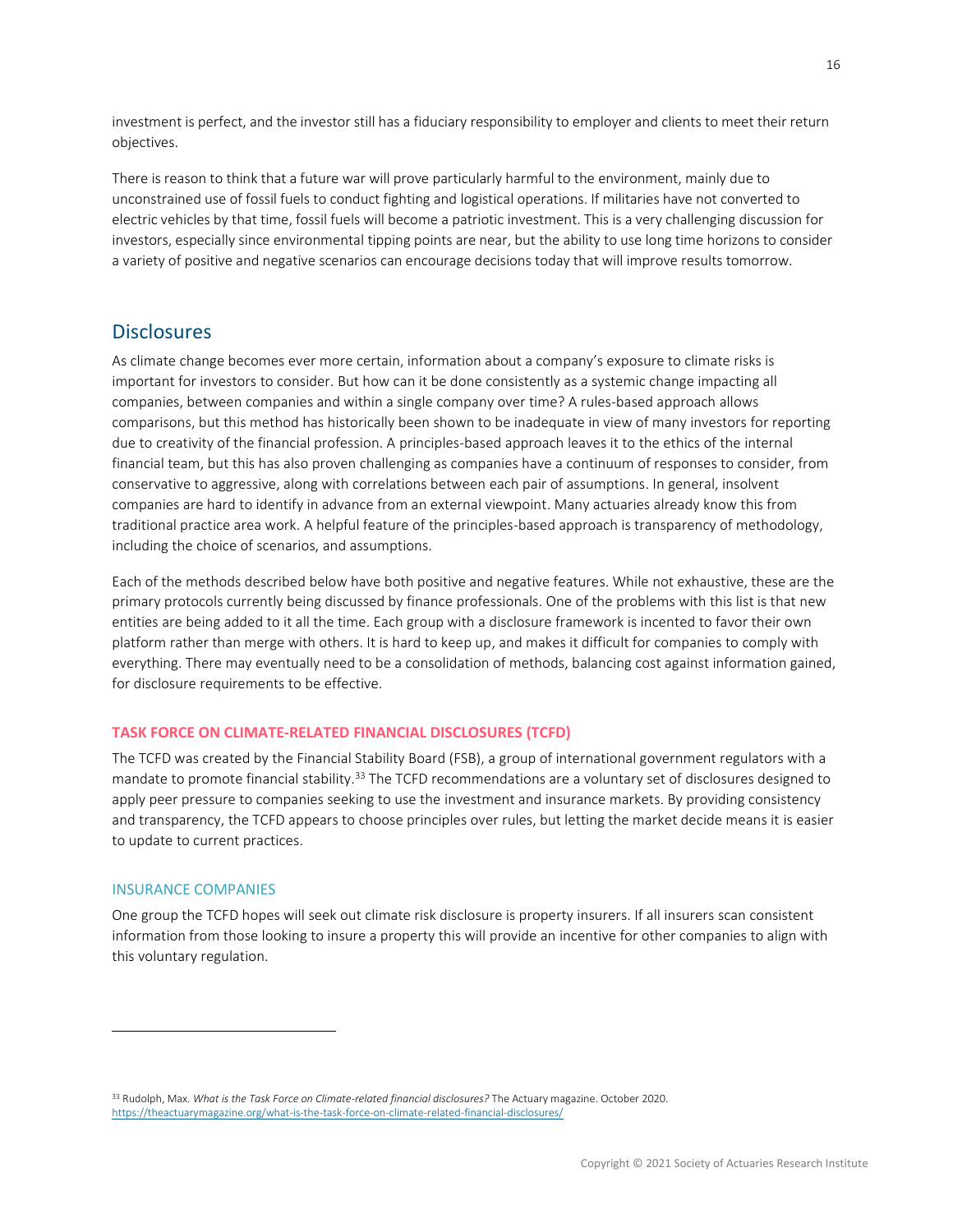Both insurers writing all types of business and pension plans are coming under additional pressure as institutional investors to deny access to capital markets for fossil fuel based companies as well as other firms that are not judged to be environmentally friendly. In a period of low economic growth prospects and low interest rates, with significant environmental risks, this shrinks the number of potential investments and makes meeting return objectives more challenging. This represents a balancing act for all investors ; those putting pressure on insurers to stop investing in bonds by oil firms rarely understand the impact it could have on their personal pension plan.

#### <span id="page-16-0"></span>INSTITUTIONAL INVESTORS AND FINANCIAL INSTITUTIONS

Companies interested in accessing the public/private debt or equity markets can disclose their carbon footprint in a transparent fashion using TCFD. If investors refrain from financing companies that do not participate this will make it difficult for those companies to access the capital markets.

#### <span id="page-16-1"></span>TRANSPARENCY AND CONSISTENCY

It is very difficult for analysts, regulators and quasi-regulators like ratings agencies to obtain the big picture for risk without comparable results to consider from each entity. For the same reason some regulators require specific deterministic scenarios to be modeled, here specific information about practices is used for ESG investors to identify good practices. A slightly different view is captured by the Transparency 100 Index, with certain sectors avoided and including companies that have adopted transparency standards.<sup>34</sup>

#### <span id="page-16-2"></span>DECISION MAKING

Key decision makers, both internal and external to a company, can use TCFD disclosures as part of their process. A financial institution may find TCFD reporting useful for examples like the following.<sup>35</sup>

- A risk officer may review the impact of a carbon tax on the credit risk of their loan portfolio
- An investment officer may seek to align internal climate risk goals by trending risk exposures
- A portfolio manager can screen for climate risk in potential investments
- An investor relations manager can publish a TCFD report to publicly assess internal risk exposures to climate risk
- A sustainability manager can quantitatively assess its carbon footprint
- A purchasing manager can assess physical climate risk in its supply chain
- A finance director can perform a risk assessment of proposed carbon regulations

#### <span id="page-16-3"></span>**TASK FORCE ON NATURE-RELATED FINANCIAL DISCLOSURES (TNFD)<sup>36</sup>**

Still in its formative stage at the time this was written, the TNFD framework plans to focus on biodiversity and plans to work with existing standards bodies to avoid redundancy. It is backed by a consortium of companies, governments, non-government organizations (NGO), and is supported by the United Nations Environment Programme Finance Initiative. It expects recommendations consistent with existing frameworks and standards, including GRI (Global Reporting Initiative, used in the Climate Disclosure Standards Board (CDSB) Framework), SASB (Sustainability Accounting Standards Board) and the IFRS (International Financial Reporting Standards) Sustainability Board.

<sup>34</sup> [https://transparencyinvest.com/transparency-index/?modtag=djemBestOfTheWeb&mod=djem\\_b\\_Feature\\_912021%2064841%20AM](https://transparencyinvest.com/transparency-index/?modtag=djemBestOfTheWeb&mod=djem_b_Feature_912021%2064841%20AM) <sup>35</sup> SPG Global. *Seven Ways to Inform Better Decisions with TCFD Reporting.* September 2020.

<https://www.spglobal.com/marketintelligence/en/documents/sp-tcfd-use-cases-final.pdf>

<sup>&</sup>lt;sup>36</sup> Task Force on Nature-related Financial Disclosures[. https://tnfd.info/](https://tnfd.info/)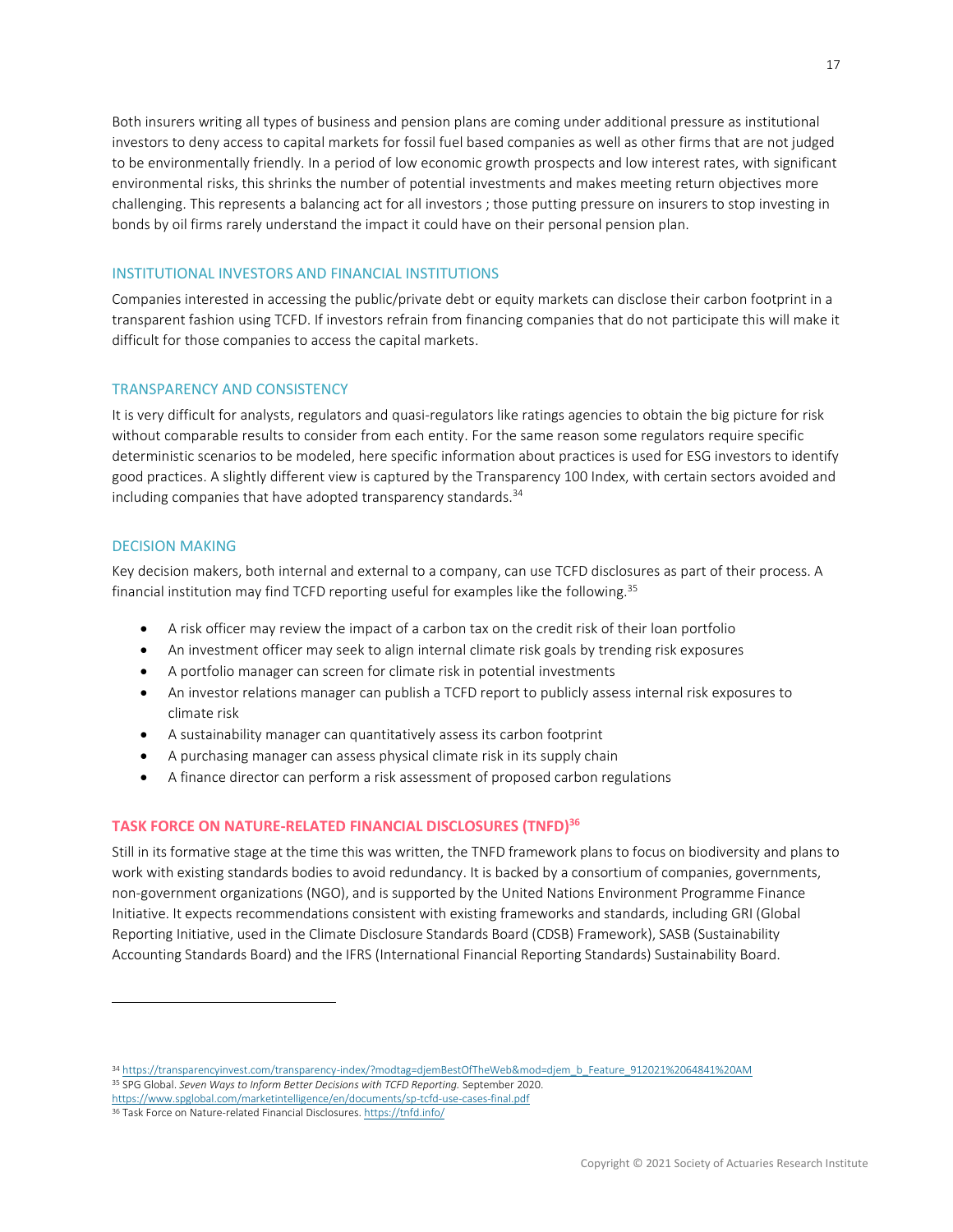#### <span id="page-17-0"></span>**UN PRINCIPLES FOR RESPONSIBLE INVESTMENT (PRI) 37**

While the regulatory based groups discussed earlier utilize mostly voluntary measures (at least for now), PRI relies on a framework that an investor signs up for (with a cost) and is tested against. Once an investor becomes a signatory their results become transparent to the public, so there is an incentive to follow through on pledges.

#### <span id="page-17-1"></span>**OTHER GROUPS**

There are a number of other groups that may be worth monitoring for future sustainability standards. They include:

- NGFS (Network of Central Banks and Supervisors for Greening the Financial System): this group makes recommendations to regulators (The New York Department of Financial Services is a member)
- SIF (Sustainable Insurance Forum): a group of insurance supervisors concerned with climate risks.
- CFRF (Climate Financial Risk Forum): associated with the Bank of England
- Group Net-Zero Insurance Alliance: part of the UN Environment Programme Finance Initiative's Principles for Sustainable Insurance, with a goal to transition underwriting portfolios to net-zero greenhouse gas emissions by 2050
- Net-Zero Asset Owner Alliance: a group of institutional investors concerned with climate risks.
- CDP (formerly the Carbon Disclosure Project): annual questionnaire.

At least one group, the Value Reporting Foundation's Integrated Reporting Framework, has a goal of aligning financial reporting through transparency and consistency between countries to support all of these other initiatives.

#### <span id="page-17-2"></span>**REGULATORY**

Regulators seem hopeful that other bodies will develop frameworks they can align with, but many have initiated their own task forces in case those efforts come up short. For institutional investors and insurers these groups include the International Association of Insurance Supervisors (IAIS), Sustainable Insurance Forum (SIF), the Bank of England, National Association of Insurance Commissioners (NAIC), the Office of the Superintendent of Financial Institutions (OSFI) and the European Insurance and Occupational Pension Authorities (EIOPA). As this is a fastmoving topic, it is best to monitor your specific regulatory regime for climate-related initiatives. One recent synopsis of international perspectives on climate risk assessment was developed by the Geneva Association and is a nice summary.<sup>38</sup> The Securities and Exchange Commission in the United States, along with provincial securities commissions in Canada and counterparts globally, have also expressed interest in sustainability disclosures.

#### <span id="page-17-3"></span>NEW YORK

In North America the state of New York, through its Department of Financial Services, provides a good example of where U.S. regulation may go.<sup>39</sup> They issued a circular letter (#15) in 2020 that provides background as well as a

<sup>37</sup> <https://www.unpri.org/>

<sup>38</sup> The Geneva Association. *Insurance Industry Perspectives on Regulatory Approaches to Climate Risk Assessment.* June 2021.

<https://www.genevaassociation.org/research-topics/climate-change-and-emerging-environmental-topics/insurance-industry-perspectives-regulatory>

<sup>39</sup> Financial Risks from Climate Change. New York State Department of Financial Services[. www.Dfs.ny.gov/industry\\_guidance/climate\\_change](http://www.dfs.ny.gov/industry_guidance/climate_change)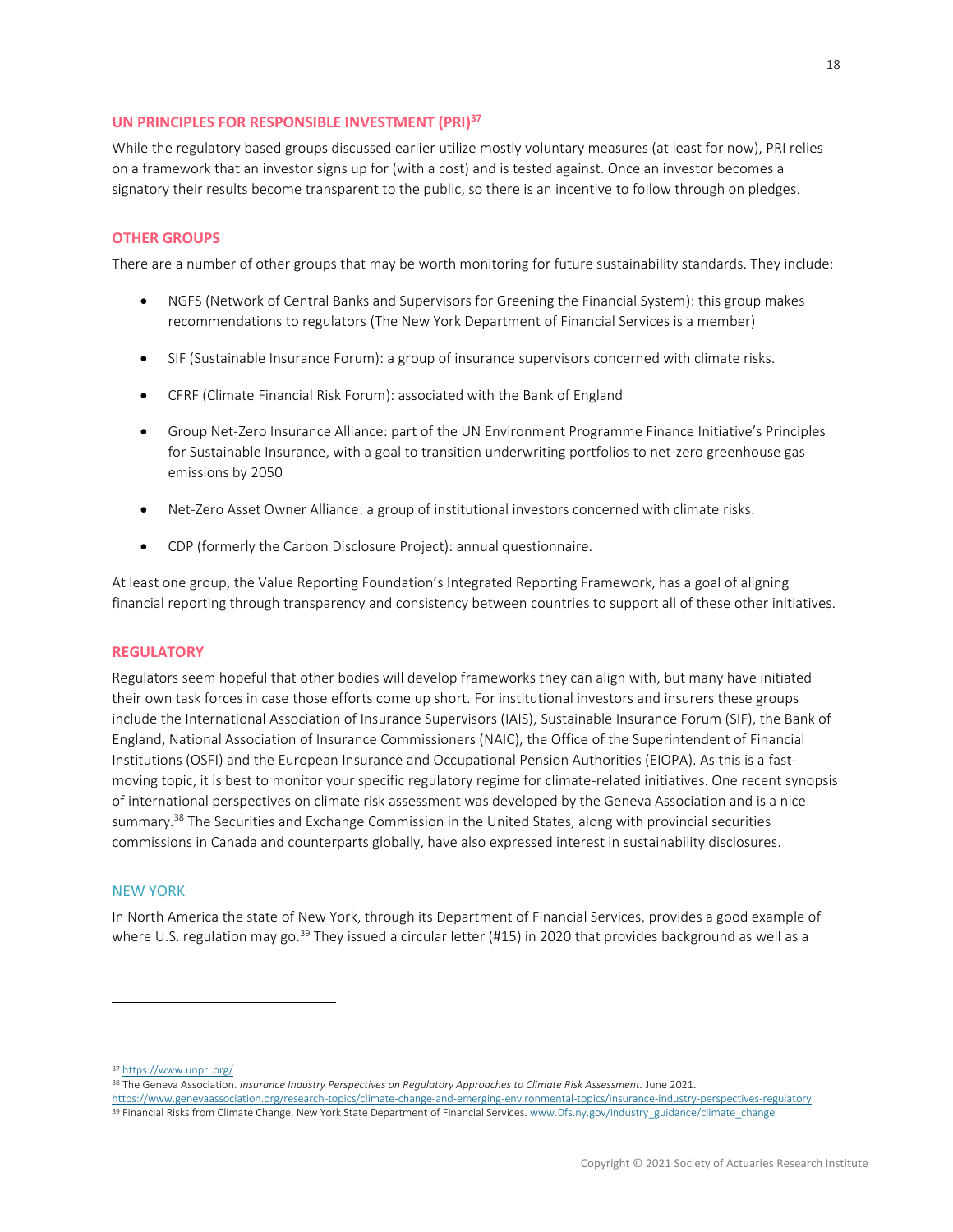resource list. Note that this occurred during the period when the U.S. had declared its intention to withdraw from the 2015 Paris Agreement, so coordination with federal climate risk management may have changed since then.

New York notes that company climate efforts should consider effects on disadvantaged communities, which greatly broadens a disclosure initiative. They continue to solicit feedback and are expected to provide more extensive methodology going forward.

#### <span id="page-18-0"></span>NATIONAL ASSOCIATION OF INSURANCE COMMISSIONERS (NAIC)

The NAIC Climate Risk Disclosure Survey has been required for some insurers since 2011 when California began a recurring survey. It provides standardized responses from companies that can be compared over time, but remains a series of self-reported metrics. Recently the NAIC has allowed companies to submit a TCFD report instead, and several companies have chosen to do so.

#### <span id="page-18-1"></span>Bureaucracy Concerns

As TCFD and other initiatives become informal requirements, companies are likely to push back if the information provided is not aligned and becomes a bureaucratic checklist.

As an example, at the 2021 (virtual) shareholder meeting for Berkshire Hathaway, Warren Buffett was asked about climate risk. While not known as a climate friendly company, Berkshire Hathaway is a conglomerate that has made strides in many of its subsidiaries to become more climate friendly. For example, it has publicly discussed that it is developing electric vehicle (EV) locomotives, is involved with EV shuttle buses, <sup>40</sup> and its utilities have invested in renewables and are well on their way to building an updated electric grid to carry energy created by renewables to urban centers at an expected cost of \$18 billion. Absent any disclosure requirements, according to Buffett, this information has been publicly available for those who invested the time to look for it. Buffett expressed concern that additional disclosure requirements were being added and analysts had not seemed to look very hard for material that was already publicly available.

### <span id="page-18-2"></span>Scenarios

While stochastic simulations of climate risk can be useful for some purposes, the mathematics and computer intensity are too difficult, and firms lack in-house expertise, at this time for individual companies. However, relevant deterministic scenarios can be identified and used to approximate possible outcomes.<sup>41</sup> The most commonly used scenario set was developed by the International Panel on Climate Change (IPCC),<sup>42</sup> now nearing the end of its sixth cycle. During the fifth cycle (ending in 2014) four scenarios, covering a broad range of results, were provided. In the current cycle an economic narrative has been added, along with a fifth scenario. <sup>43</sup> The scenarios used in the fifth

<sup>40</sup> Morris, Charles. *Lightning eMotors and Forest River partner to deploy up to 7,500 electric shuttle buses.* Charged: Electric Vehicles Magazine. August 17, 2021[. https://chargedevs.com/newswire/lightning-emotors-and-forest-river-partner-to-deploy-up-to-7500-electric-shuttle-buses/](https://chargedevs.com/newswire/lightning-emotors-and-forest-river-partner-to-deploy-up-to-7500-electric-shuttle-buses/) <sup>41</sup> Canadian Institute of Actuaries. *Public Statement: Time to Act: Facing the Risks of a Changing Climate.* September 2019[. https://www.cia-](https://www.cia-ica.ca/docs/default-source/2019/219104e.pdf)

[ica.ca/docs/default-source/2019/219104e.pdf](https://www.cia-ica.ca/docs/default-source/2019/219104e.pdf)

<sup>42</sup> [https://www.ipcc.ch](https://www.ipcc.ch/)

<sup>43</sup> IPCC, 2021: Climate Change 2021: The Physical Science Basis. Contribution of Working Group I to the Sixth Assessment Report of the Intergovernmental Panel on Climate Change [Masson-Delmotte, V., P. Zhai, A. Pirani, S. L. Connors, C. Péan, S. Berger, N. Caud, Y. Chen, L. Goldfarb, M. I. Gomis, M. Huang, K. Leitzell, E. Lonnoy, J. B. R. Matthews, T. K. Maycock, T. Waterfield, O. Yelekçi, R. Yu and B. Zhou (eds.)]. Cambridge University Press. In Press. August 2021. <https://www.ipcc.ch/report/ar6/wg1/>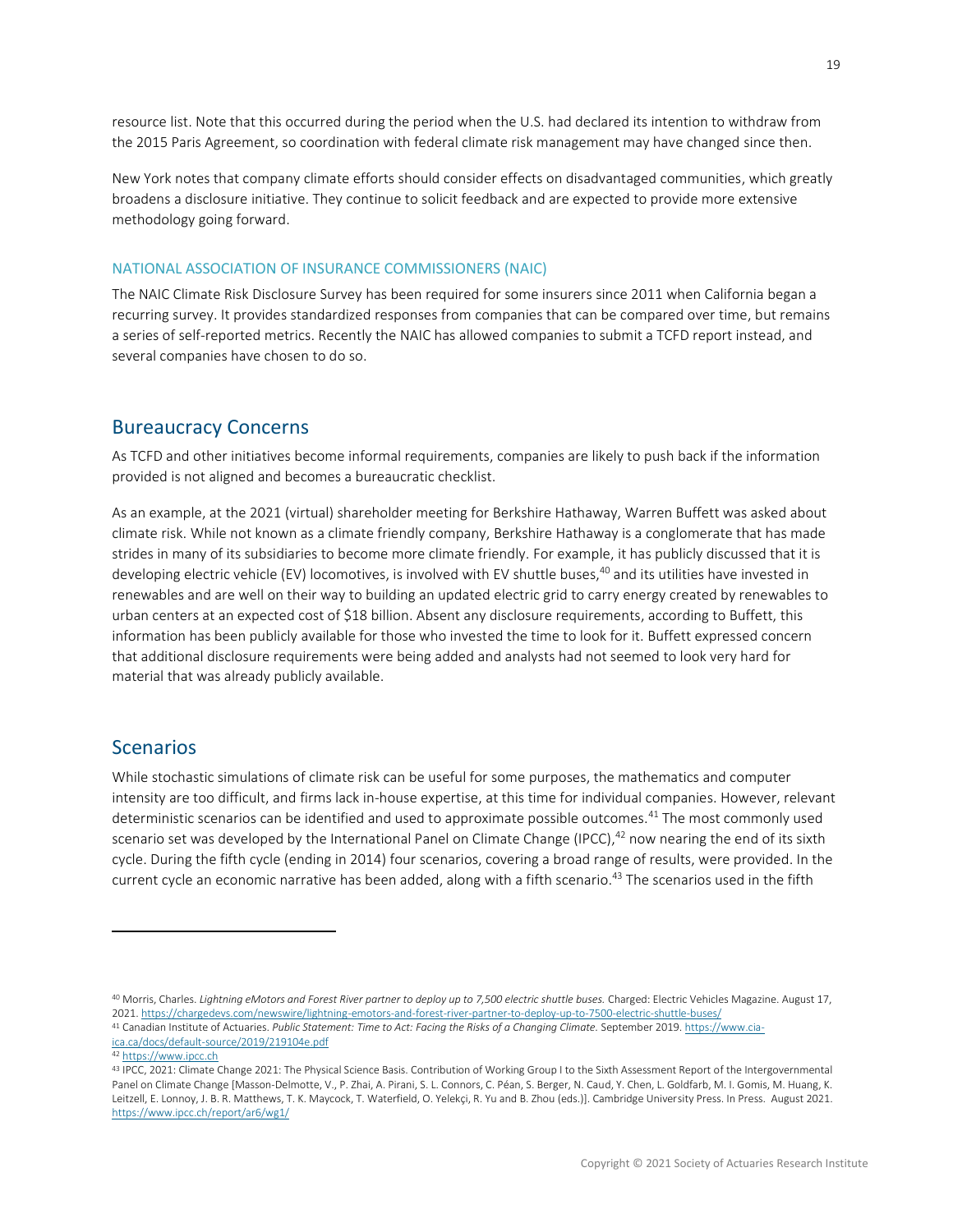cycle are described in an earlier paper from this series.<sup>44</sup> For many individual assets the scenarios can be "personalized." For example, a property purchased near Miami, Florida can access sea level estimates by year under each scenario for the life of the asset and also consider expected conditions for temperature (daytime highs and night-time lows), expected public services (will drinking water be contaminated) and other risks that vary with the climate. What should you pay for a vacation home that is expected to have no value in 2100? Would you provide a 30-year mortgage on the property?

## <span id="page-19-0"></span>Complexity – it's not easy being green<sup>45</sup>

Investments can take many forms. The analysis can be complicated, as many seemingly unrelated factors may interact in unexpected ways. For example, an individual may currently be considering the purchase of an electric vehicle. The analysis isn't as straightforward as a typical cost-benefit analysis when including the environmental impact. A new car needs to be built, so the climate impact decision might differ if this is an additional vehicle for your family or a replacement for a gasoline powered car sold in the secondary market. The new car may be heavier than the old one, due to the large battery, so roads may need to be upgraded. Cement production is one of the worst emitters of GHG emissions. Other considerations include how electricity in your area is generated (coal bad, renewable good), along with the source of elements like cobalt, lithium and rare earths used in the vehicle. Those interested in specific comparisons of new vehicles, both GHG emissions and expected monthly cost, can utilize a tool developed by the MIT Trancik Lab found at [https://www.carboncounter.com/#!/explore.](https://www.carboncounter.com/#!/explore) Decisions are complex, but knowledge of the issues makes a better consumer.

## <span id="page-19-1"></span>Conclusion

Climate risk may be the most important consideration for both investment and long duration liability strategy over the next 50 years. It is imperative that investors understand how that fits into their tool kit, especially as certainty of assumptions moves to shorter time horizons. By modifying product designs, increasing discount rates, adding charges or extracting fees, an investor can develop techniques that account for the additional risk or opportunity and improve decision making.

In view of the many climate change impacts stated in the report, the reader could conclude that our time-honored myopic and siloed habits and pursuit of economic growth must be revisited to ensure future prosperity. The debitcredit accounting methodology ignores indirect costs and benefits, assessing no charge for resource depletion or environmental impacts. GDP growth rates have surged since the beginning of the industrial revolution. This resource exploitation has created a debt that needs to be repaid. This will make it challenging for investors going forward, but there are growth opportunities in infrastructure and services that are part of the solution. Transparent disclosures and consistent reporting will help. A transition is inevitable, but an alert investor with a long time horizon will improve relative performance.

Resources spent on short term results and growth are not available for real long-term value creation from financial and ESG perspectives. Investors should invest in financial instruments and companies that create long term social benefits, rather than focusing on financial engineering and other methods that focus primarily on short term results.

<sup>44</sup> Rudolph, Max J. *Integrated Assessment Models.* Society of Actuaries. June 2021[. www.soa.org/globalassets/assets/files/resources/research](http://www.soa.org/globalassets/assets/files/resources/research-report/2021/integrated-assessment.pdf)[report/2021/integrated-assessment.pdf](http://www.soa.org/globalassets/assets/files/resources/research-report/2021/integrated-assessment.pdf)

<sup>45</sup> With apologies to Kermit the Frog and Sesame Street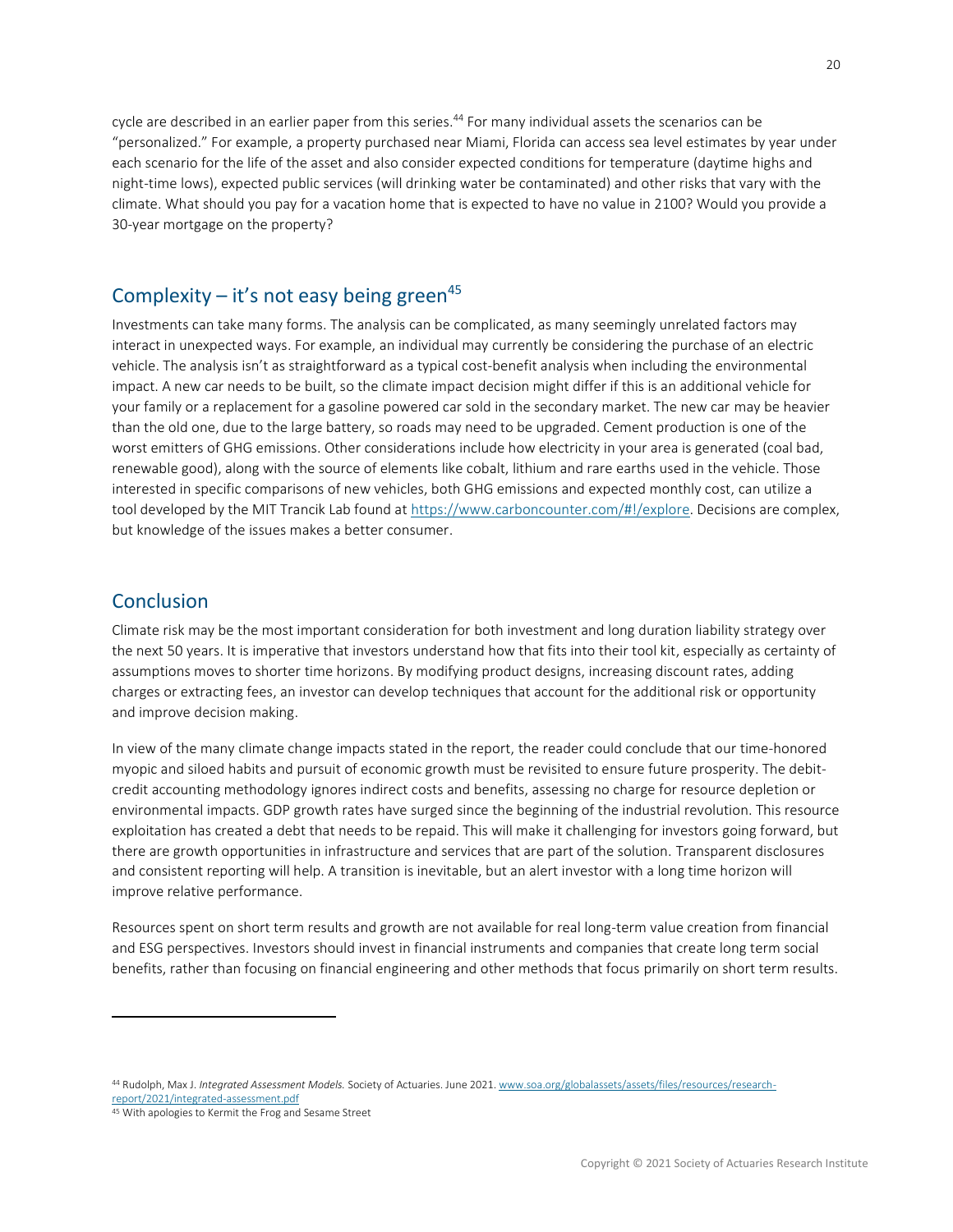Many risks are changing, and they all interact. Climate change is a threat multiplier. Investors must maintain their focus on long time horizons and scan for emerging risks. Ignoring this plea will result in non-optimal decision making and perhaps have solvency implications.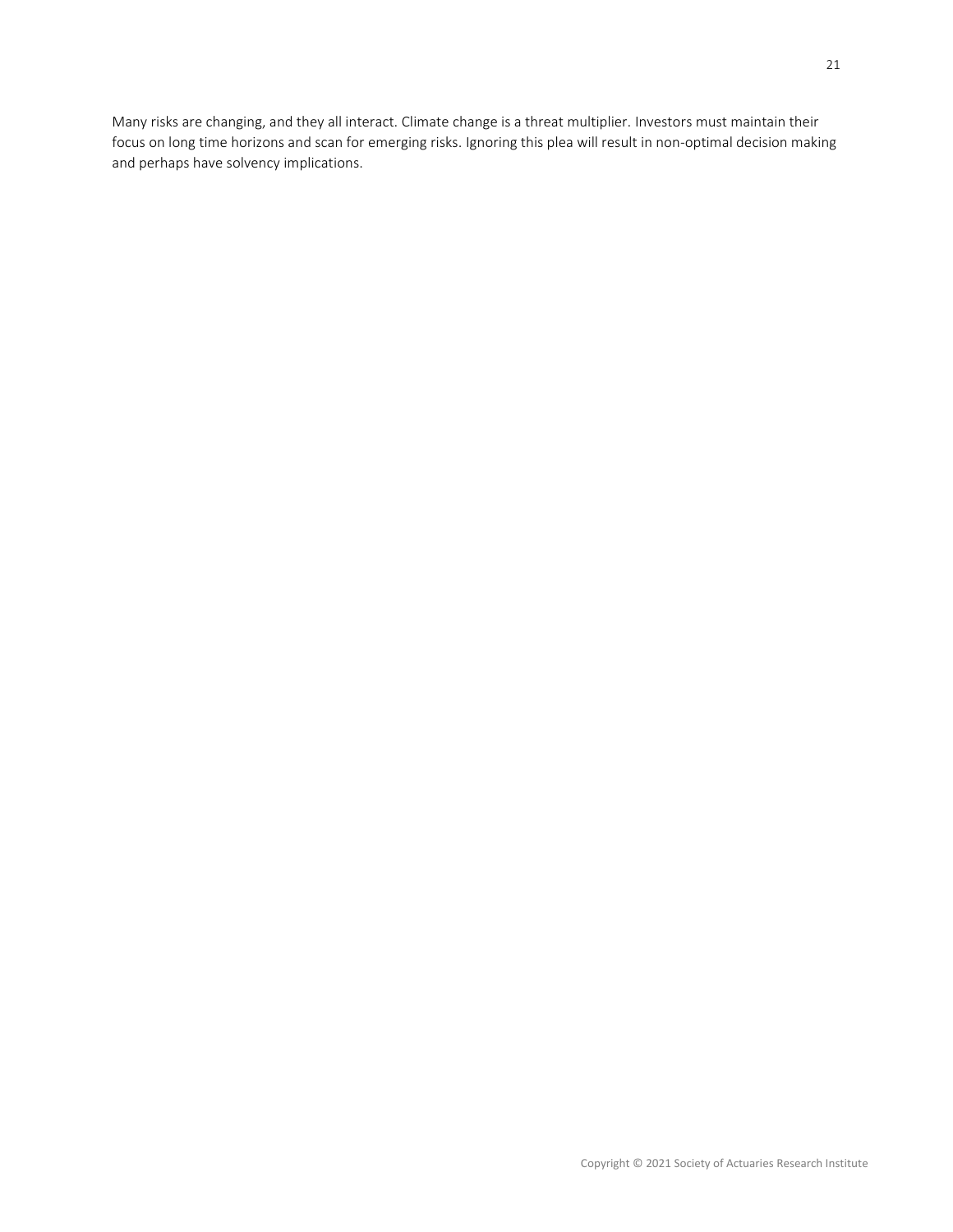## <span id="page-21-0"></span>Feedback



S Give us your feedback!



ම $S$ ර

Re



Copyright © 2021 Society of Actuaries Research Institute